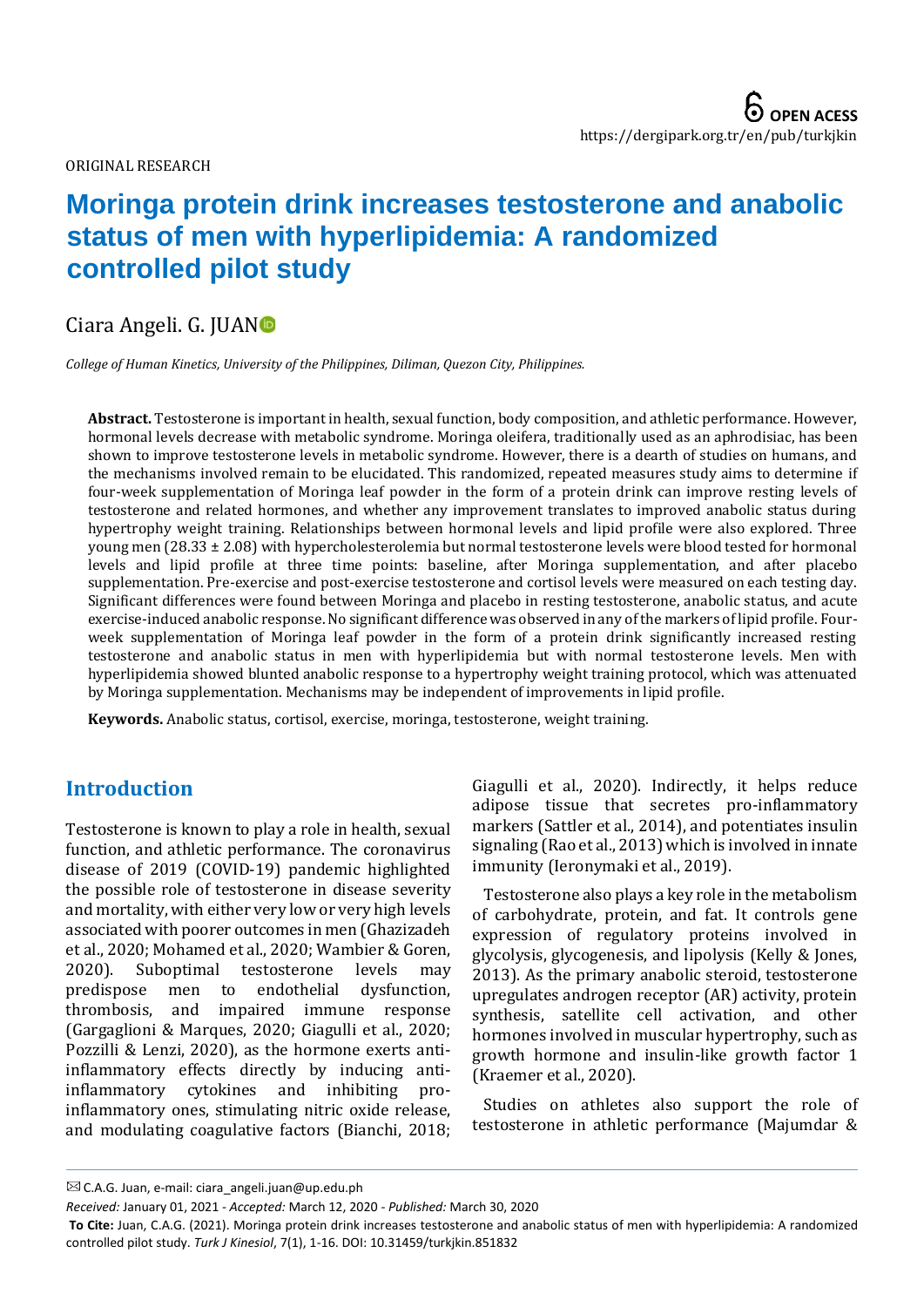Srividhya, 2010), recovery (Kargarfard et al., 2018), fatigue (Bosco et al., 2000) and motivation (Crewther et al., 2016). Serum testosterone levels correlate negatively with VO2max and oxidative phosphorylation gene expression (Pitteloud et al., 2005). A low testosterone-cortisol ratio  $(T/C)$  is usually indicative of overtraining and catabolic status, while a high T/C is associated with improved performance and anabolic status (Majumdar & Srividhya, 2010).

Unfortunately, total testosterone levels decrease in men with metabolic syndrome (Gleicher et al., 2020). Such decrease may be caused by defective cholesterol transport (Culty et al., 2002), increased insulin resistance, sex hormone binding globulin (SHBG), and leptin levels on Leydig cells, as well as reduced gonadotropin secretion mediated by chronic, lowgrade inflammation and increased oxidative stress (Pivonello et al., 2019).

Given the role of testosterone in health and athletic performance, it is imperative to develop safe and preventive interventions in optimizing hormonal levels that would appeal to men. Moringa, a native vegetable traditionally used as an aphrodisiac, has been shown in animal studies to increase testosterone levels (Mohamed et al., 2019; Ogunsola et al., 2017; Prabsattroo et al., 2015; Suarni et al., 2019; Syarifuddin et al., 2017). If Moringa also improves testosterone levels in humans, supplementation in the form of a palatable drink that mimics whey protein supplements may be acceptable to men, who tend to have less favorable attitudes and perceived behavior control than women regarding eating vegetables (Emanuel et al., 2012).

Dietary consumption of Moringa is encouraged by several health organizations due to the plant's nutrient content and potential in treating various diseases. It has been shown to have antioxidant, antiinflammatory, cholesterol-lowering, antidiabetic, and hepatoprotective properties (Alegbeleye, 2018; Gupta et al., 2012; Mbikay et al., 2012; Waterman et al., 2015; Vargas-Sánchez et al., 2019). Its traditional use in Ayurvedic medicine as an aphrodisiac is supported by animal studies (Goswami et al., 2016; Suarni et al., 2019; Syarifuddin et al., 2017; Zade et al., 2013).

In rats, four-week supplementation of Moringa leaf extract at 200-500 mg/kg body weight per day increased serum testosterone, luteinizing hormone (LH), follicle stimulating hormone, steroidogenic acute regulatory (StAR) protein expression, and insulin levels (Mohamed et al., 2019; Ogunsola et al., 2017). A shorter seven-day supplementation period of the same extract at 250 mg/kg body weight per day also increased testosterone and Leydig cell count in rats (Prabsattroo et al., 2015).

There is also emerging evidence that Moringa supplementation increases testosterone levels in men with hyperlipidemia. Three-month supplementation of Moringa leaf powder at 500 mg twice a day increased serum testosterone, with concurrent reductions in cholesterol levels in men (Munawar et al., 2019).

Similarly, 50-day supplementation of Moringa leaf powder at 4.6 g per day also decreased total cholesterol and increased HDL (Nambiar et al., 2010), while 40-day supplementation at 8 g per day decreased total cholesterol, triglycerides, and LDL in men (Kumari, 2010).

### **Mechanisms of Action**

Improvements in lipid profile observed in Moringa leaf supplementation studies are attributed to various compounds, including insulin-like plant proteins (Paula et al., 2017) and flavonols like quercetin (Vargas-Sánchez et al., 2019) and kaempferol (Lako et al., 2007) that have antidiabetic, anti-obesity, and anti-inflammatory effects (Chen, S. et al. (2016).

Quercetin and kaempferol have been shown to increase glucose uptake, GLUT-4 translocation, GLUT-4 protein content, and AMPK phosphorylation in skeletal muscle (Eid et al., 2015; Han et al., 2017). Chlorogenic acid, also found in Moringa, likewise triggers AMPK activity (Ong et al., 2013) and improves glucose and lipid metabolism in metabolic syndrome (Karthikesan et al., 2010).

Activation of AMPK in the skeletal muscle triggers key metabolic processes, including increased ATP generation, lipolysis, and beta oxidation, as well as inhibition of lipogenesis and cholesterol biosynthesis (Lopes et al., 2017; Motoshima et al., 2006). Modulation of AMPK activity, either pharmacologically or genetically, affects hormoneinduced StAR protein expression and steroidogenesis (Abdou et al., 2014).

In animal studies, high dietary cholesterol reduces resting testosterone levels by down‐regulating StAR and other steroidogenic enzymes and activating endoplasmic reticulum stress (Yu et al., 2019), reducing testicular LH and human chorionic gonadotropin binding (Tanaka et al., 2001), and impairing the testicular renin-angiotensin system (Martínez-Martos et al., 2011).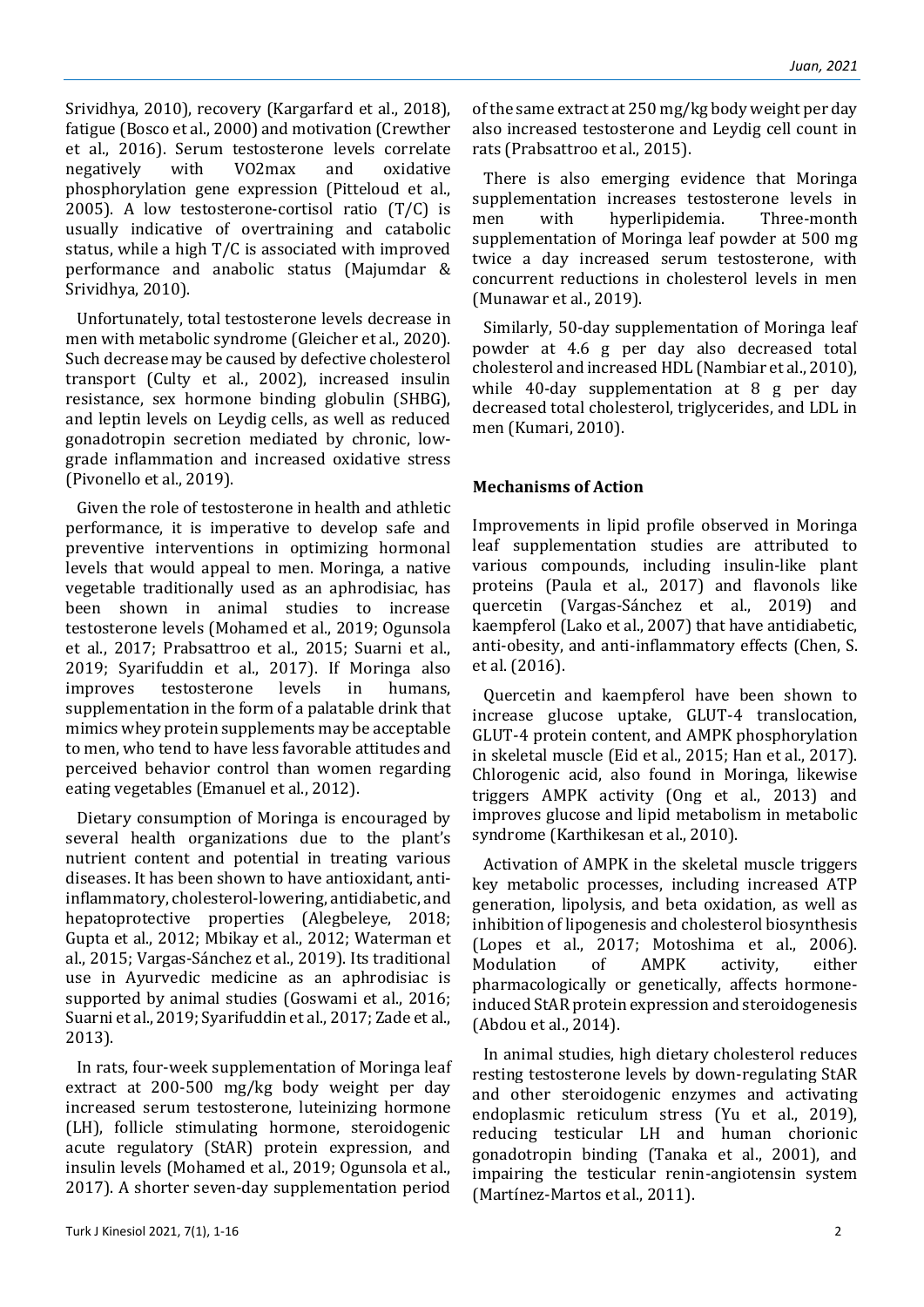Improvements in lipid profile after Moringa supplementation are likely due to decreased reactive oxygen species (ROS) (Das et al., 2015), decreased rate of lipolysis and conversion of free fatty acids to phospholipids and cholesterol in the liver (Olayaki et al., 2015), and increased LDL receptors (Fuhrman, & Aviram, 2001).

Such increase in LDL receptors affects both testosterone and cortisol production, as all steroid hormones are derived from cholesterol (Eacker et al., 2008), and steroidogenic cells take up circulating LDL for hormone synthesis (Miller & Bose, 2011). When intracellular cholesterol concentrations are high, LDL receptor activity is downregulated, thereby decreasing cholesterol uptake, synthesis, and deesterification (Miller & Bose, 2011). Both increased triglycerides and insulin resistance inhibit the hypothalamic-pituitary-gonadal (HPG) axis (Kelly & Jones, 2013; Muraleedharan & Jones, 2010).

Moringa is also a significant source of zinc (Gopalakrishnan et al., 2016), which acts as an antioxidant in the Leydig cells that produce testosterone (Fallah et al., 2018). Zinc deficiency impairs angiotensin-converting enzyme activity, which leads to depletion of testosterone (Bedwal & Bahuguna, 1994).

Testosterone synthesis depends on the adequacy of zinc in the diet (Biswajit et al., 2013), and zinc supplementation improves serum testosterone levels in a dose-dependent manner (Biswajit et al., 2013; Kumar et al., 2006). In one study, Moringa leaf supplementation was comparable to zinc supplementation in increasing libido (Syarifuddin et al., 2016).

Improvements in LH levels observed in Moringa supplementations studies is also attributed to zinc. LH increase may also be a separate mechanism driving testosterone production, as LH stimulates the activity of LDL receptors and uptake of LDL cholesterol (Miller & Bose, 2011). Zinc supplementation at 250 mg/day for 6 weeks improved both LH and testosterone levels in men (Jalali et al., 2010).

Another possible mechanism by which Moringa may increase testosterone levels is through Vitamin E, which has been shown to reduce testicular oxidative stress and increase Leydig cell steroidogenesis in diabetes (Aybek et al., 2008). Moringa leaves are a good source of Vitamin E, with six times more levels than in rapeseed oil (Ganatra et al., 2012), and in concentrations similar to those found in nuts (Efiong et al., 2013). In healthy men,

three-week administration of at least 257 mg/kg of body weight per day of Vitamin E in the form of extra virgin olive oil and argan oil significantly increased TT levels (Derouiche et al., 2013).

The synergistic effects of trace elements, particularly zinc, as well as flavonols and polyphenols in Moringa may be the main mechanisms for improving testosterone levels. Testosterone, in turn, differentially regulates targets of lipid and glucose metabolism in the muscle, liver, and adipose tissue (Kelly et al., 2016). There is a positive relationship between TT and insulin sensitivity in men independent of SHBG levels (Pitteloud et al., 2005). Furthermore, there is a positive correlation between TT and HDL, and an inverse correlation between TT and either triglycerides or total cholesterol (Thirumalai et al., 2015).

**Testosterone, cortisol, and anabolic status during weight training.** The potential testosteroneenhancing effects of Moringa may translate to improved anabolic response (T/C) during weight training via increased resting levels of testosterone or decreased cortisol and related inflammatory markers.

Testosterone and cortisol exert opposing effects, compete for glucocorticoid-binding sites (Hackney & Walz, 2013), and vary inversely during exercise (Brownlee et al., 2005). Moderate to high-intensity (80% of 1RM, 120 s rest period), high-volume resistance training acutely induces high levels of testosterone in young men (Crewther et al., 2008; Juan, 2019), but also high cortisol in men with metabolic disorders (Gar et al., 2020; Wong & Harber, 2006). There is evidence that cortisol may be a more important determinant of anabolic status than testosterone (Ratamess et al., 2005).

Dietary cholesterol also induces inflammatory cytokines (Zhao et al., 2017) that interfere with metabolic response during exercise (Febbraio et al., 2004; Proschinger et al., 2019; Vargas et al., 2014). Inflammatory cytokines also induce cortisol directly and indirectly (Bethin et al., 2000; Steensberg et al., 2003) creating a vicious cycle of dysregulated hormonal response.

This paper aims to determine whether four-week supplementation of Moringa leaf powder can improve both resting and exercise-induced TT and T/C, possibly through increased testosterone production or improved metabolic and inflammatory profile.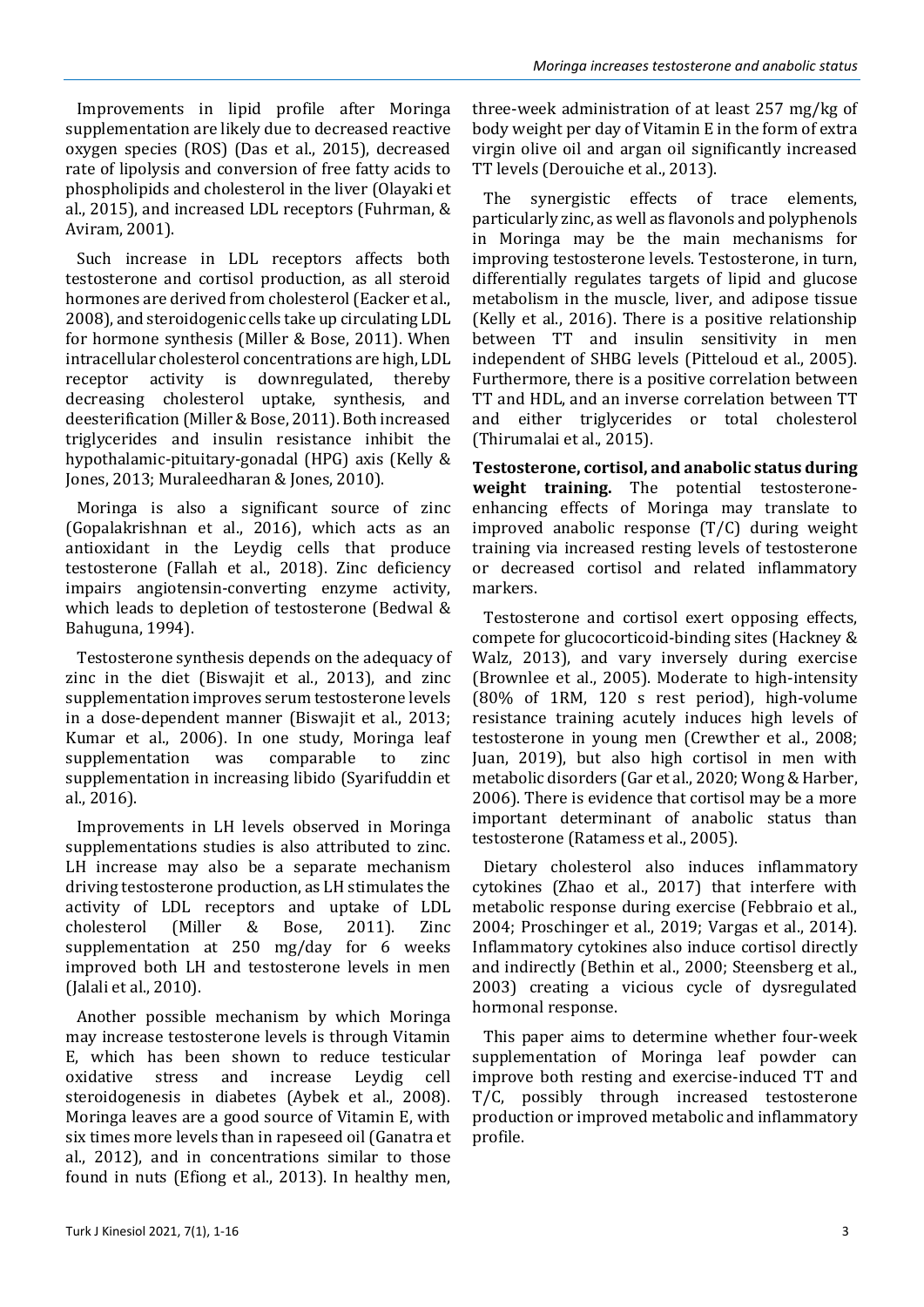# **Methods**

#### **Research Design**

This is a preliminary randomized controlled study utilizing a single-blind, repeated measures design. All participants underwent four-week supplementation with Moringa drink, and another four-week supplementation with placebo drink. The treatment periods were counterbalanced for each participant and separated by at least two weeks of washout period, similar to previous studies on zinc (Riggio et al., 1991), quercetin (Xiao et al., 2014), and Vitamin E (Belcher et al., 1993) supplementation on humans. Participants were instructed to maintain their normal diet and physical activity throughout the study.

Blood tests for sex hormones (LH, TT), lipid profile (cholesterol, triglycerides, LDL), and exercise hormones (cortisol, T/C) before and after weight training were done in three time points: baseline, after supplementation with Moringa drink, and after administration of placebo drink.



**Figure 1.** Research design.

#### **Participants**

Participants were screened based on factors known to affect testosterone and cortisol levels, namely: age (Feldman et al., 2002), relationship status (Van Anders et al., 2006; Farrelly et al., 2015; Mendoza et al., 2000), physical activity (Vaamonde et al., 2012), training status (Coffey et al., 2006), use of anabolic steroids (Rasmussen et al., 2016), smoking (Wang et al., 2013), alcohol consumption (Sarkola et al., 2003), sleep patterns (Leproult et al., 2011), and diet (Allen et al., 2000).

All were young men (age 28.33 ± 2.08), omnivores, moderately and recreationally trained in weightlifting, in long-term committed relationships, and without any history of anabolic steroid use. They were non-smokers, not heavy drinkers, and not chronically sleep-deprived. They had similar physical activity levels and access to training facilities being members of the same fitness gym.

All had baseline cholesterol levels exceeding the normal range of 200 mg/dL. However, TT and LH were within the normal range of 270-1070 ng/dL and 1.24–7.8 mIU/mL, respectively. Baseline characteristics of participants are summarized in Table 3.

#### **Table 1**

Baseline characteristics of participants in means and standard deviation (in parentheses).

| <b>Variables</b>                                | Mean ± SD          |  |  |
|-------------------------------------------------|--------------------|--|--|
| Age (years)                                     | $28.33 \pm 2.08$   |  |  |
| Weight (kg)                                     | $87.87 \pm 2.22$   |  |  |
| Height (cm)                                     | $174.41 \pm 7.76$  |  |  |
| BMI $(kg/m2)$                                   | $28.97 \pm 1.91$   |  |  |
| Total cholesterol (mg/dl)                       | $224.45 \pm 29.99$ |  |  |
| Triglycerides (mg/dl)                           | $156.06 \pm 61.44$ |  |  |
| $LDL$ (mg/dl)                                   | $145.88 \pm 31.59$ |  |  |
| Total testosterone (ng/dl)                      | $484 \pm 61.14$    |  |  |
| Exercise-induced testosterone<br>(ng/dl)        | $445.1 \pm 102.93$ |  |  |
| Luteinizing hormone (miu/ml)                    | $5.82 \pm 0.74$    |  |  |
| Cortisol (ug/dl)                                | $9.40 \pm 2.71$    |  |  |
| Exercise-induced cortisol (ug/dl)               | $11.90 \pm 6.18$   |  |  |
| Weight training frequency, days<br>per week     | $4.67 \pm 0.58$    |  |  |
| Weight training history, years since<br>started | $9.0 \pm 1.0$      |  |  |
| Smoking frequency, sticks per<br>week           | $0 \pm 0$          |  |  |
| Alcohol use, servings per week                  | $0.33 \pm 0.58$    |  |  |

#### **Recruitment**

This study made use of a non-probability, voluntary convenience sampling design. Convenience sampling was chosen as the study was started during government-imposed community quarantine when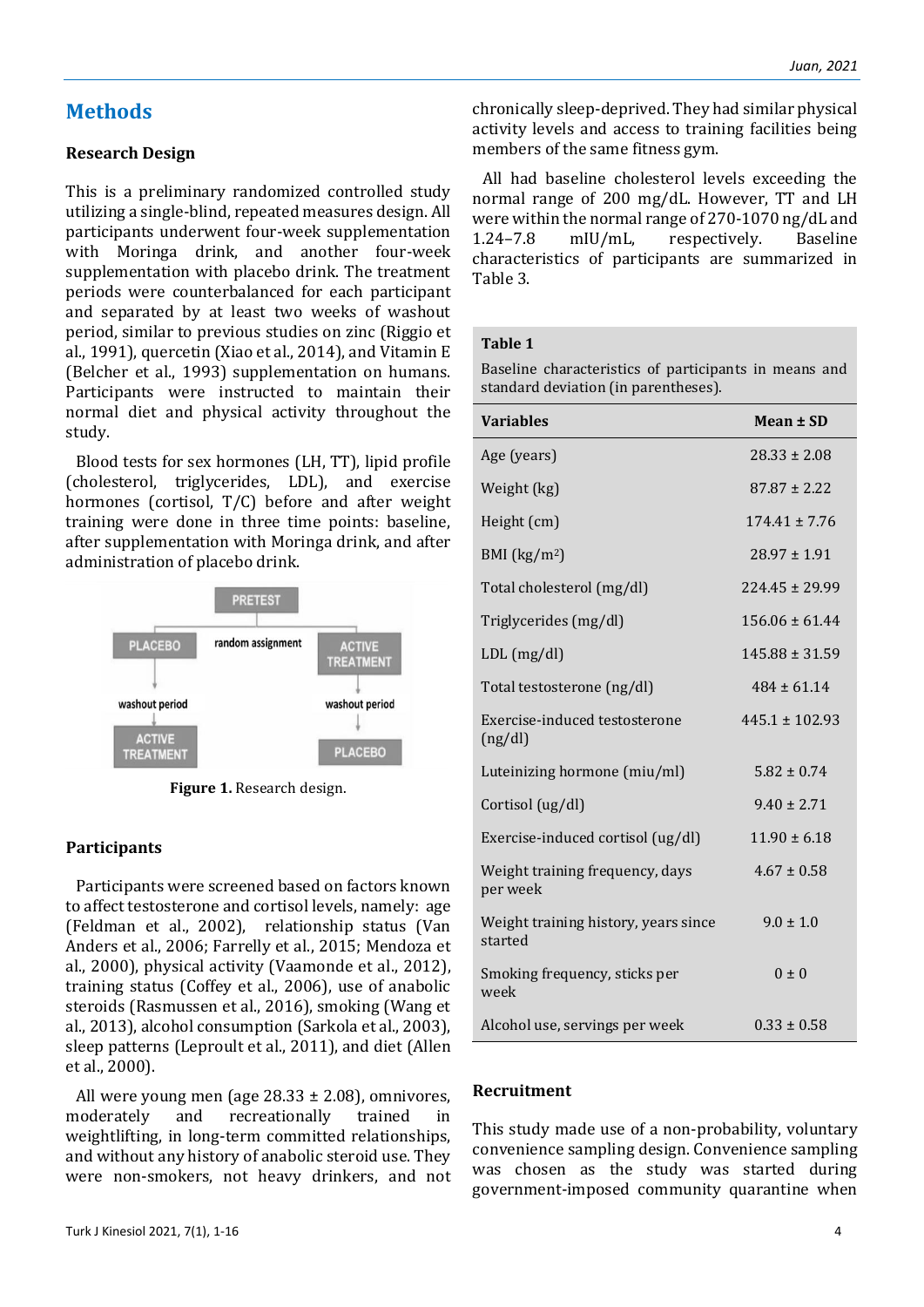gym access was limited to the public. A call for participation was announced through social media. Interested participants signed an institutionally approved informed consent form and were screened for the inclusion/exclusion criteria.

Four participants who met the inclusion criteria gave their consent to join the study. However, one participant tested positive for COVID-19 and had to be excluded. The remaining three finished all three testing periods. An a priori power analysis using G\*Power program yielded 60-70% chance of correctly rejecting the null hypothesis with the current repeated measures design.

#### **Interventions**

Each participant was given one 350 ml bottle of Moringa drink or its placebo counterpart per day for a span of four weeks. The Moringa drink contained 10 g of Moringa leaf powder as the active ingredient, while the placebo drink contained food coloring. Both drinks contained soy milk, banana, and artificial matcha flavor.

Daily supplementation of Moringa leaf powder in the form of food products ranges from 10–30 g (Idohou-Dossou et al., 2011; Barichella et al., 2018; Glover‐Amengor et al., 2017; Tshingani et al., 2017). The amount of 10 g was chosen based on a previous study among men with hyperlipidemia (Munawar et al., 2019) and a taste test conducted with the current participants.

Ingredients were chosen to mimic the texture and taste of whey protein that men would normally drink for muscle gain. Participants described the taste as "creamy matcha flavor" that resembles milk tea. The ingredients, other than the Moringa powder, were not a significant source of quercetin, Vitamin E, and zinc. Short-term soymilk consumption for up to 12 weeks at 400 ml daily does not affect resting testosterone levels in men (Nagata et al., 2001).

The drinks were prepared and delivered to each participant every week for a period of four weeks. Participants were instructed to store the drinks in the freezer upon receipt to ensure freshness and palatability.

#### **Procedures**

#### **Pretest**

This study was approved by the University of the

Philippines Manila Research Ethics Board (2020- 530-01) and was conducted in compliance with the principles enunciated in the Helsinki Declaration. Each participant accomplished an institutionally approved informed consent form and lifestyle questionnaire and underwent submaximal strength test and exercise familiarization at the gym. A taste test was also conducted to ensure acceptability and palatability of the Moringa and placebo drinks. Participants were not informed about the composition of the drinks and were asked to refrain from vigorous physical activity, alcohol, caffeine, and ergogenic supplements at least 48 h from testing.

#### **Blood Tests**

After at least 48 h from pretest, each participant reported to the gym at 10AM after 10-12 hours of overnight fast. Blood samples were immediately collected from the right antecubital fossa while the participant was seated. After the first blood extraction, the participant was given a standard breakfast of chicken and rice, which was kept constant in every testing day. The participant rested for 2 h before starting the exercise protocol.

In every testing day, blood samples were collected twice: At a fasted state to determine baseline levels of resting TT, resting cortisol, and lipid profile, and immediately after exercise to determine exerciseinduced TT and cortisol. Whole blood was centrifuged (Hsiangtai, Taiwan) for 10 minutes, after which serum was aspirated, aliquoted, and analyzed (Cobas E 411, Roche Diagnostics, USA). Samples were stored in the medical clinic's laboratory for one week to allow for analysis of other markers that may help explain results, after which they were disposed of properly according to professional standards. Blood test procedures were kept constant in every testing day by ensuring that participants reported to the gym at 10AM, and that the same medical technologist collected the samples throughout the study.

#### **Exercise Protocol**

The exercise protocol involved two compound leg exercises (Smith machine barbell back squat and supine leg press), each performed for five sets of 10RM (75% 1RM) with 2-minute rest periods between sets. Each participant performed a standard warm-up consisting of five minutes of leg mobility drills followed by two submaximal sets on the leg press machine (20 repetitions, 50% 1RM) before starting the first set of the hypertrophy protocol.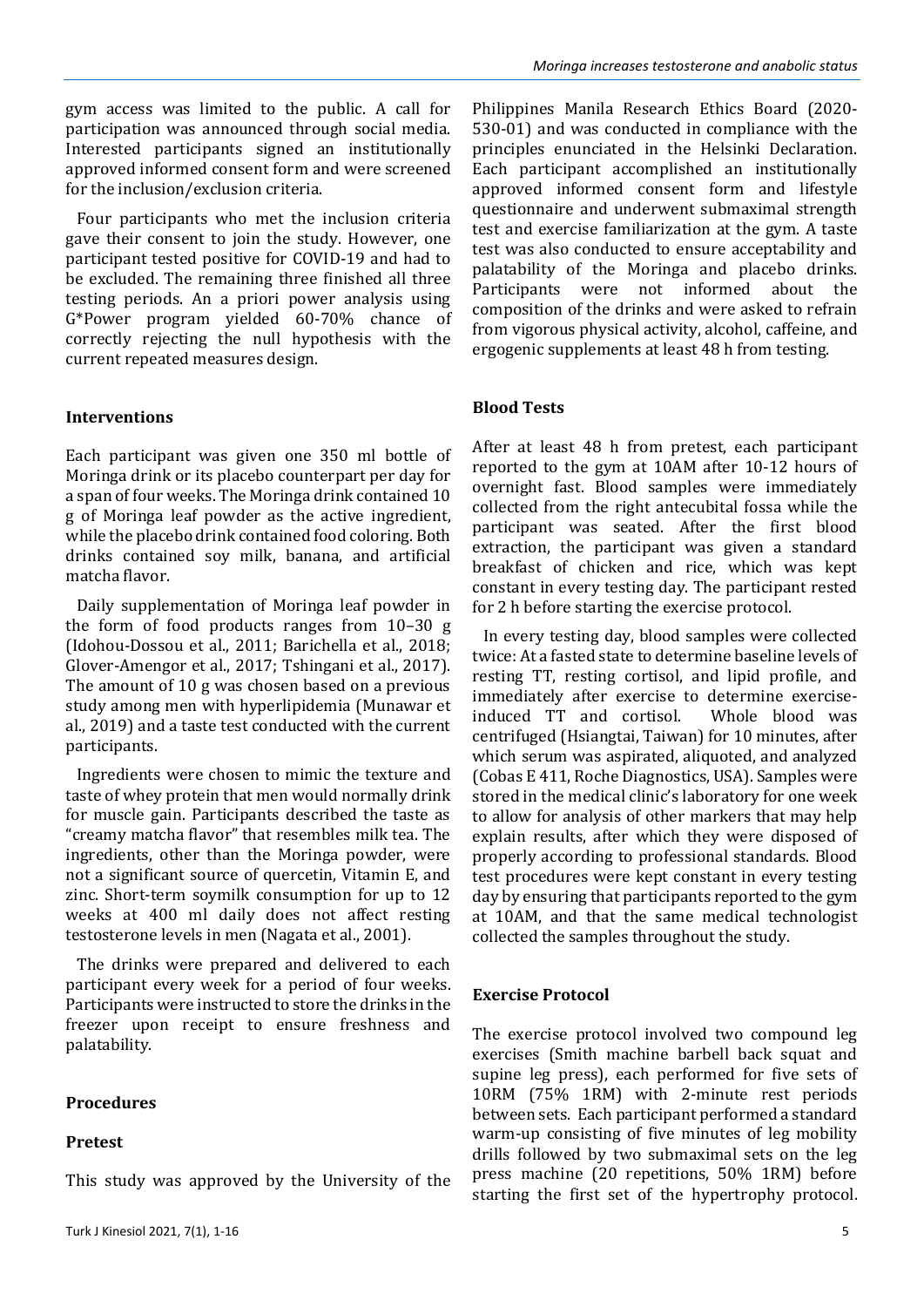When the participant felt fatigued and unable to maintain 75% 1RM for 10 repetitions, the load was reduced to ensure five sets of 10 repetitions could still be completed. The entire protocol, including warmup, lasted for approximately 30 minutes.

#### **Statistical Analyses**

The null hypothesis that there is no significant difference between placebo and Moringa treatment in terms of resting and exercise-induced levels of hormones and lipid profile after four-week supplementation was tested using univariate analysis of covariance (ANCOVA) controlling for

bodyweight changes in the participants. Withinsubject changes in exercise-induced hormonal response was tested using repeated measures ANCOVA. Bivariate correlation was also used to explore relationships among variables.

All continuous variables were tested for normality using Shapiro-Wilk test and for equality of variances using Levene's test. Non-normal variables were transformed using the log transform function in Statistical Package for the Social Sciences (SPSS) Version 27 software. Data are presented as mean ± standard deviation. For all statistical analyses, *p* < .05 was considered statistically significant.



**Figure 2.** Flow chart of the study design.

# **Results**

#### **Between Group Differences**

Assumptions of normality and equality of variances were established for all continuous variables. Univariate ANCOVA showed a statistically significant difference between Moringa and placebo (*p=*.02), and between Moringa and baseline (*p*=.02) in resting testosterone levels when controlling for changes in bodyweight.

A comparison of estimated marginal means revealed the Moringa group had 12.1% increase in resting testosterone from baseline, while the placebo group had .66% increase from baseline.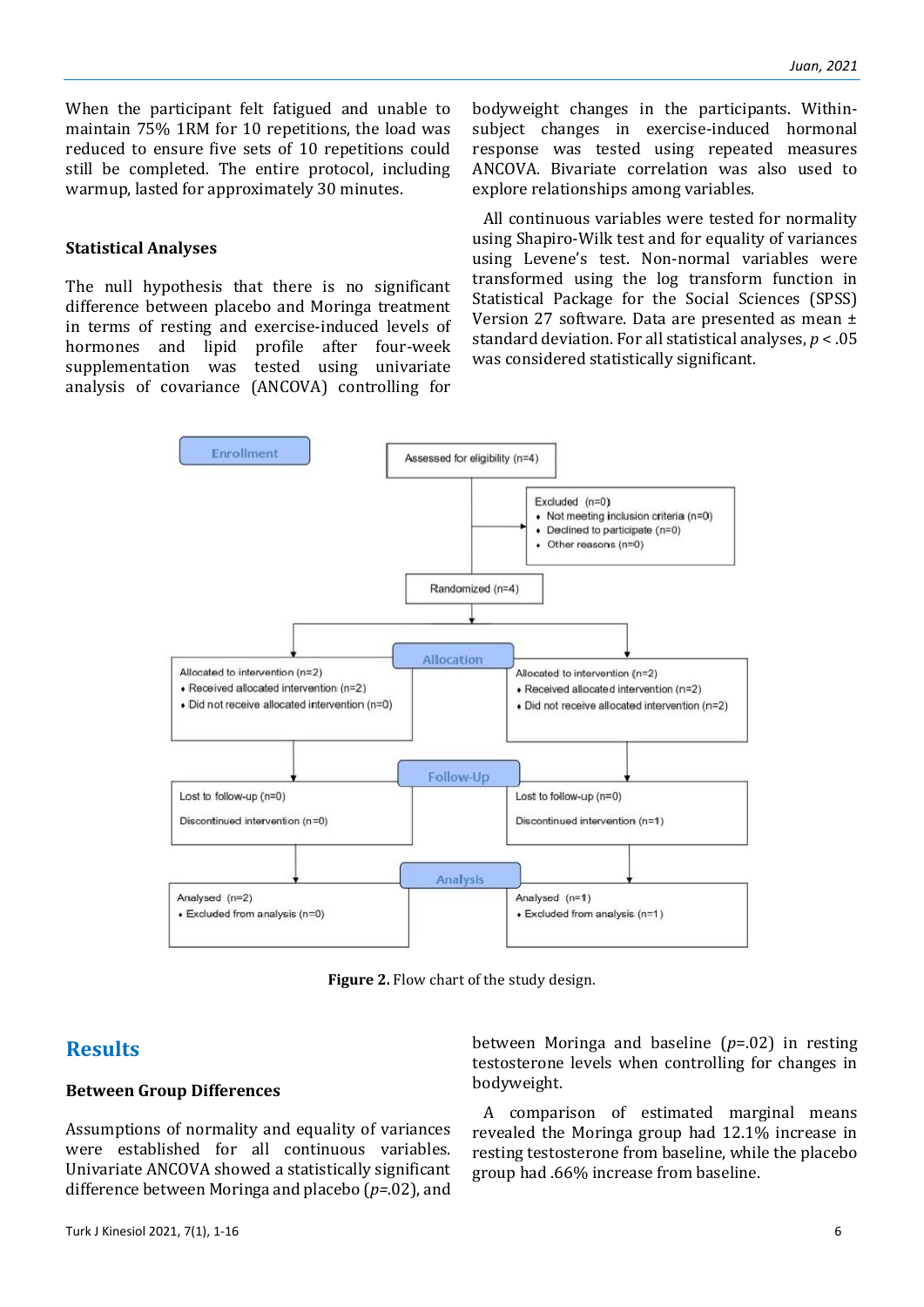Both treatment group and bodyweight significantly affected resting testosterone at *F*(2, 5) = 7.77, *p =* 0.03, *η<sup>2</sup>* = .76 and *F*(1, 5) = 67.79, *p* < 0.001, *η<sup>2</sup>* = .93, respectively. Hence, the research hypothesis that Moringa is better than placebo in increasing resting testosterone levels is confirmed, with 76% of the total variance influenced by treatment group.

There was also a statistically significant difference between Moringa and placebo (*p=*.01) in resting anabolic status (T/C) when controlling for changes in bodyweight. A comparison of estimated marginal means revealed the Moringa group had 19.61% increase in resting anabolic status from baseline, while the placebo group had 27.45% decrease in resting anabolic status from baseline.

Both treatment group and bodyweight significantly affected resting anabolic status at *F*(2, 5) = 11.16, *p=*.01, *η<sup>2</sup>* = .82 and *F*(1, 5) = 75.73, *p* < .001, *η<sup>2</sup>* = .94, respectively. Hence, the research hypothesis that Moringa is better than placebo in increasing resting anabolic status is confirmed, with 82% of the total variance influenced by treatment group.

No significant between-group differences were found for resting cortisol, LH, and lipid profile. Thus, improvements in resting testosterone and anabolic status may be independent of improvements in lipid profile or decreased cortisol at rest.

**Table 2**

Changes in pretest-posttest scores from baseline by treatment group.

| Variables                     | <b>Baseline</b>    | Placebo            | Change  | Moringa            | Change   |
|-------------------------------|--------------------|--------------------|---------|--------------------|----------|
| Resting testosterone (ng/dl)  | $484 \pm 61.14$    | $483.7 \pm 23.41$  | $-0.3$  | $507.19 \pm 95.25$ | 23.19    |
| Exercise testosterone (ng/dl) | $445.1 \pm 102.9$  | $500.93 \pm 23.48$ | 55.87   | $462.6 \pm 53.38$  | 17.53    |
| Resting cortisol (ug/dl)      | $9.40 \pm 2.71$    | $12.23 \pm 1.11$   | 2.83    | $11.11 \pm 4.6$    | 1.72     |
| Exercise cortisol (ug/dl)     | $11.90 \pm 6.18$   | $15.09 \pm 2.84$   | 3.19    | $13.81 \pm 7.61$   | 1.91     |
| Resting T/C                   | $0.06 \pm 0.02$    | $0.04 \pm 0.01$    | $-0.02$ | $0.05 \pm 0.03$    | $-0.00$  |
| Exercise T/C                  | $0.04 \pm 0.01$    | $0.03 \pm 0.01$    | $-0.01$ | $0.04 \pm 0.04$    | $-0.00$  |
| $LH$ (miu/ml)                 | $5.82 \pm 0.74$    | $4.11 \pm 1.6$     | $-1.72$ | $5.47 \pm 0.49$    | $-0.35$  |
| Cholesterol (mg/dl)           | $224.45 \pm 29.99$ | $223.55 \pm 19.38$ | $-0.90$ | $214.28 \pm 21.11$ | $-10.17$ |
| Triglycerides (mg/dl)         | $156.06 \pm 61.44$ | $166.68 \pm 78.33$ | 10.62   | $142.19 \pm 43.20$ | $-13.86$ |
| $LDL$ (mg/dl)                 | $145.88 \pm 31.59$ | $145.94 \pm 8.26$  | 0.06    | $139 \pm 27.12$    | $-6.88$  |



Error bars: 95% CI

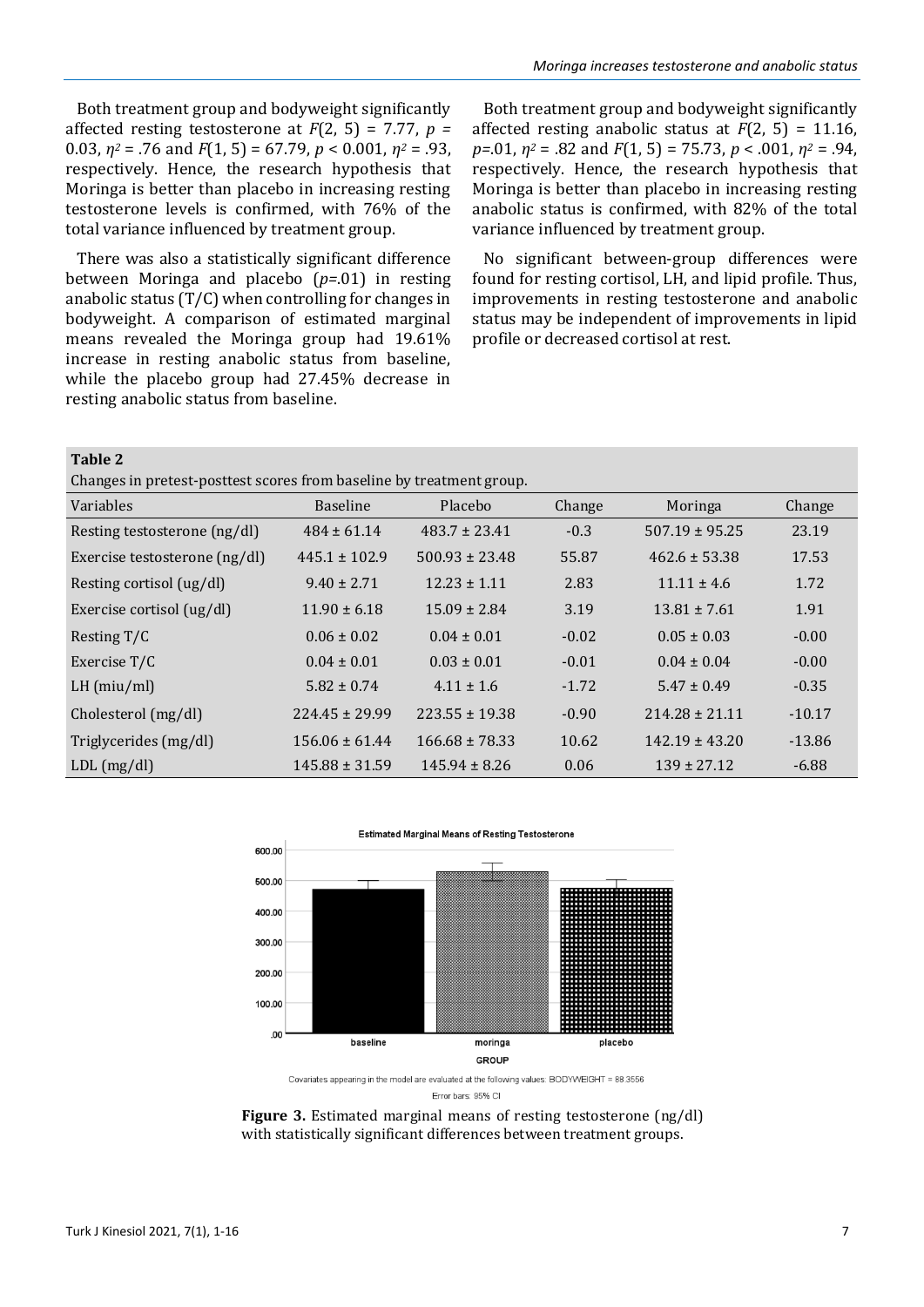

Error bars: 95% CI





Covariates appearing in the model are evaluated at the following values: BODYWEIGHT = 88.3556 **Figure 5.** Exercise-induced anabolic response (T/C) showing significant differences between groups, with Moringa treatment resulting in significantly stronger exercise-induced response compared to placebo.

#### **Within-Subject Trends in Acute Hormonal Response**

Repeated measures ANCOVA did not yield any statistically significant acute change in testosterone levels from resting to exercise. There was also a marginally statistically significant trend towards increased acute cortisol response to weight training in all groups.

However, there was a statistically significant acute decrease in anabolic response (T/C) to weight training (*F*(1, 5) = 15.65, *p=*.01, *η<sup>2</sup>* = .76). Pairwise comparison showed a significantly stronger magnitude of exercise-induced response in Moringa compared to placebo (*p=*.03).

# **Discussion**

#### *Moringa Increases Testosterone Production Possibly via Decreased Inflammation*

The paucity of mechanistic studies on Moringa supplementation in metabolic syndrome limits the discussion of current results to related disorders. In one study on rats with diet-induced hyperinsulinemia, Moringa supplementation increased testosterone with concurrent improvements in testicular markers of androgen biosynthesis (StAR protein and 3β-hydroxysteroid dehydrogenase expression), and decrease in lipid peroxidation in the liver, possibly through decreased ROS (Mohamed et al., 2019). The ROS-scavenging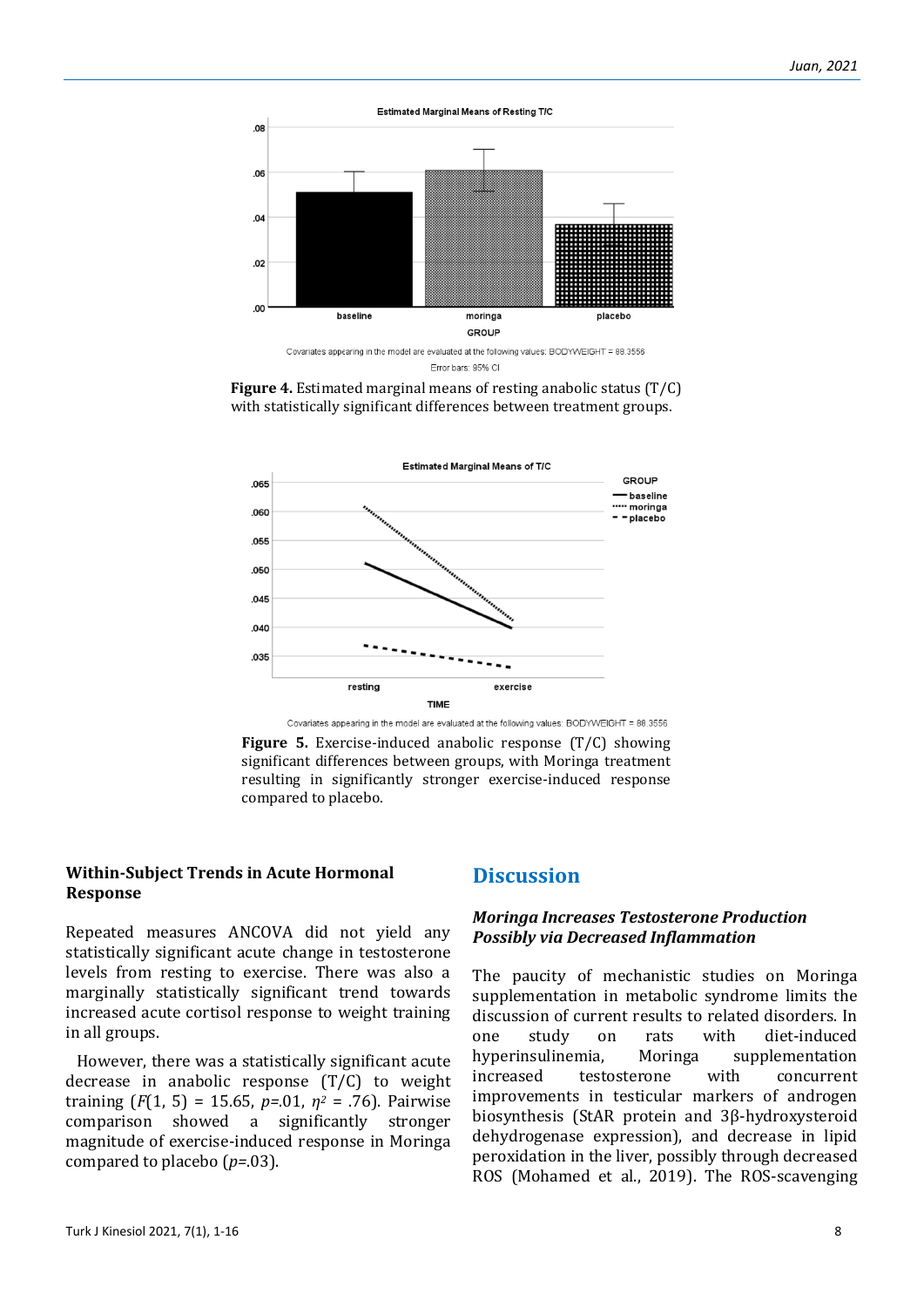effects of Moringa was previously established in rats with high fat diet-induced oxidative stress (Das et al., 2015). Increased ROS inhibits StAR protein expression and its cholesterol transfer activities necessary for steroidogenesis (Diemer et al., 2003).

Hypercholesterolemia also increases ROS (Abdelhalim et al., 2012; Csonka et al., 2016) and reduces testosterone by down‐regulating StAR protein and other steroidogenic enzymes and activating endoplasmic reticulum stress (Yu et al., 2019), reducing LH and human chorionic gonadotropin binding (Tanaka et al., 2001), and impairing the testicular renin-angiotensin system (Martínez-Martos et al., 2011).

In the current study, however, the moderately hyperlipidemic participants had normal baseline levels of resting testosterone, which was still improved after Moringa supplementation, suggesting that even non-hypogonadal men may benefit from its antioxidant effects.

# *Men with Hyperlipidemia Have Blunted Testosterone Response to Weight Training*

Another key insight in the current study is the blunted acute exercise-induced hormonal response of men with hypercholesterolemia. Previous studies using the same exercise protocol recorded increased acute testosterone response in the same age group of healthy men (Crewther et al., 2008; Juan, 2019), which was not observed in the current study. There was also a marginally significant trend towards increased exercise-induced cortisol in all treatment groups. There were, however, significant negative correlations between exercise-induced anabolic response and LDL  $(r = -.73, p = .025)$ , and between resting anabolic status and exercise-induced testosterone response (*r* = -.86, *p =* .025).

Taken together, these trends show a dysregulated exercise-induced hormonal response in men with moderate hyperlipidemia, where blunted exerciseinduced testosterone response is accompanied by increased cortisol response, and with higher hormonal levels at rest associated with lower levels during exercise.

# *Moringa Supplementation May Attenuate Blunted Hormonal Response to Exercise*

The dearth of studies on factors affecting exerciseinduced hormonal response also limits the current discussion to related hormones and inflammatory markers. People with metabolic disorders have been shown to have blunted exercise-induced growth hormone response (Wong et al., 2006) and exaggerated cortisol response (Gar et al., 2020) to exercise. Testosterone and cortisol exert opposing effects, compete for glucocorticoid-binding sites (Hackney & Walz, 2013), and vary inversely during exercise (Brownlee et al., 2005). There is evidence that cortisol may be a more important determinant of anabolic status than testosterone (Ratamess et al., 2005).

Thus, the greater magnitude of exercise-induced anabolic response after Moringa supplementation, although downward in direction, may represent an attenuation of previously blunted hormonal response in the participants with moderate hyperlipidemia. Furthermore, improved testosterone levels and anabolic status at rest did not translate to increased, but rather resulted in decreased yet stronger anabolic response during weight training, possibly due to a combination of blunted testosterone and increased cortisol levels during exercise.

Possible explanations for the blunted and decreased anabolic response of the current participants to a normally anabolic weight training include cholesterol-induced inflammation and endothelial dysfunction. Dietary cholesterol increases inflammatory cytokines (Zhao et al., 2017) that interfere with metabolic response during exercise (Febbraio et al., 2004; Proschinger et al., 2019; Vargas et al., 2014). Inflammatory cytokines also induce cortisol directly and indirectly (Bethin et al., 2000; Steensberg et al., 2003). Cholesterol-induced endothelial dysfunction (Hermida et al., 2013) may also result in decreased blood flow during highintensity lower body exercise that relies greatly on endothelial nitric oxide production (Green et al., 2004).

#### *Increased Resting Testosterone Precedes Improvements in Lipid Profile*

Another unexpected finding of the current study is the lack of significant improvement in any of the variables for lipid profile (cholesterol, triglycerides, LDL). Such lack of improvement may be attributed to the length of treatment period. Four-week supplementation may not have been enough to create the significant improvements in lipid profile observed by previous studies, which used 40 days to 12 weeks supplementation period (Kumari, 2010; Munawar et al., 2019; Nambiar et al., 2010). Improvements in lipid profile may normalize the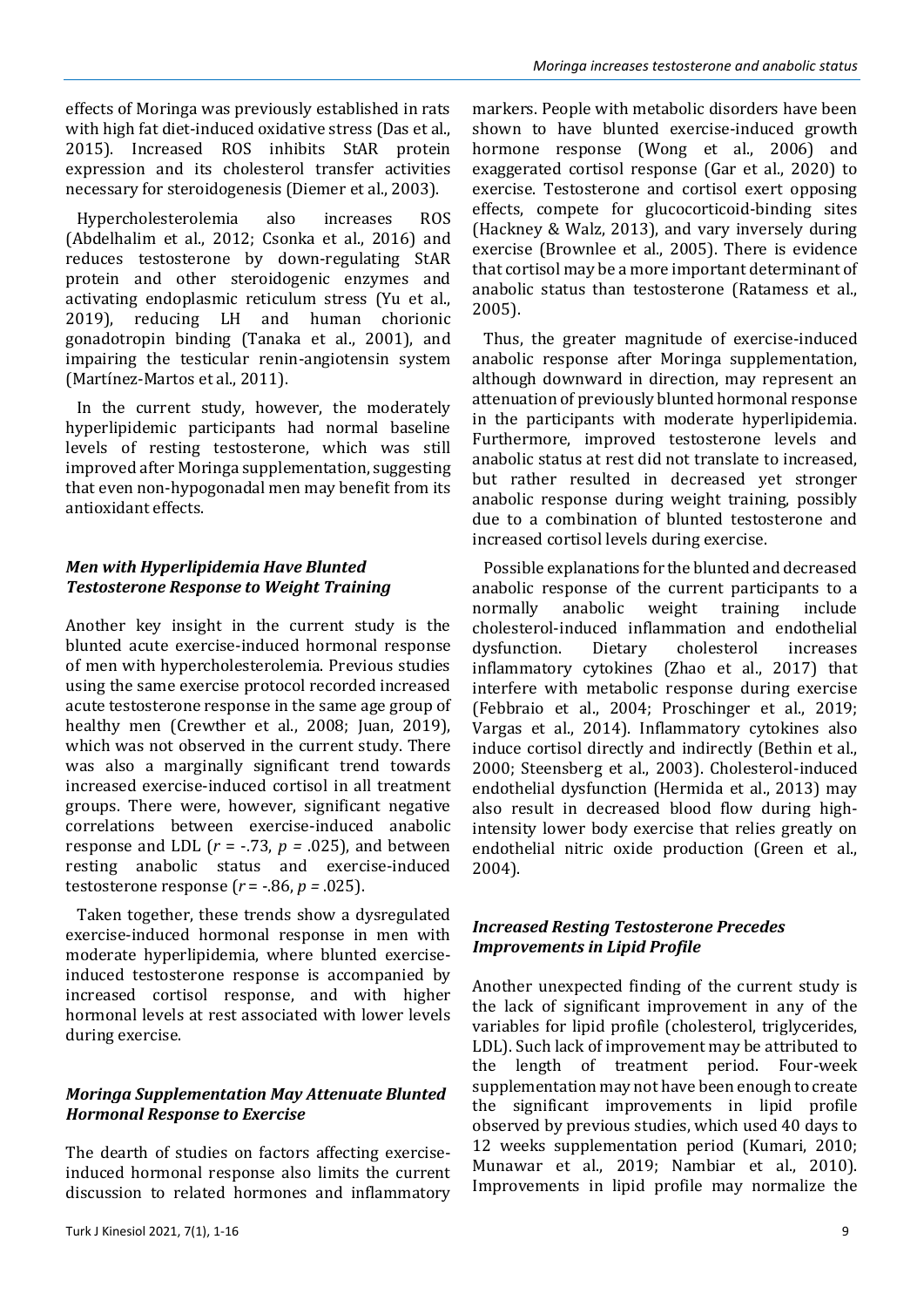acute exercise-induced hormonal response of the participants and determine whether Moringa supplementation also improves such response.

Similarly, the lack of between-group differences in LH and the downward trend of LH levels from baseline to Moringa and placebo, respectively (see Table 4), may be attributed to hyperlipidemia. There is a positive correlation between serum total cholesterol and LH in subjects with hypercholesterolemia (Yang et al., 2016). The initially high baseline levels of LH observed in this study may have been attenuated by supplementation, leading to lower circulating levels in both treatment groups.

Furthermore, the significant increase in resting testosterone in the Moringa group may have resulted in decreased LH via negative feedback mechanism in the HPG axis (Roelfsema et al., 2018). In the current study, however, LH was not significantly correlated with any of the variables.

#### **Generalizability**

This preliminary study aimed to determine whether four-week supplementation of Moringa leaf powder can improve both resting and exercise-induced testosterone and anabolic status, possibly through increased testosterone production or improved lipid profile. Although experimental in design, the small sample size limits the generalizability of the current study.

# **Limitations**

The inevitable behavioral changes brought by the pandemic may have resulted in additional confounding factors that may have affected hormonal responses. The current study only accounted for changes in bodyweight of the participants throughout the three testing periods. Changes in physical activity affects testosterone levels more than other lifestyle factors (Kumagai et al., 2016). Although the participants were instructed to maintain their normal physical activity levels throughout the study, government restrictions on outdoor activities during pandemic may have affected activity levels.

# **Conclusion**

The hypothesis that four-week supplementation of Moringa powder has a statistically significant effect

on resting and exercise-induced hormonal levels of non-hypogonadal men with moderate hyperlipidemia was confirmed in terms of resting testosterone and exercise-induced anabolic response. Such effect preceded improvements in lipid profile, suggesting that increased testosterone production through antioxidants, not improvement in lipid profile, may be the primary mechanism for increased resting testosterone levels in Moringa supplementation studies. Furthermore, to achieve improvements in hormonal response during exercise, antioxidant mechanisms leading to improved endothelial function and inflammatory profile may be involved.

### **Applications**

To the author's knowledge, this is the first Moringa supplementation study on humans to show improved testosterone levels in non-hypogonadal men even without improvements in metabolic profile. extending its use as a potential ergogenic aid. At least 10 g of Moringa leaf powder, when taken daily for at least four weeks, may improve resting testosterone levels in men with moderate hyperlipidemia but normal testosterone levels. The amount of 10 g had no recorded side effects and was considered palatable when mixed with other flavors. However, four-week supplementation using the same dosage may not be enough if the goal is to improve lipid profile.

Such improvement in resting testosterone, even without concurrent improvement in metabolic profile, may also be useful in restoring decreased testosterone levels as a side effect of common pharmacological therapies for metabolic syndrome such as statins (Stanworth et al., 2009). In one study, depleted levels of testosterone induced by statins was restored by Moringa supplementation (Munawar et al., 2019).

This is also the first study to explore the effects of hyperlipidemia on exercise-induced anabolic response. The current study showed that even moderate hypercholesterolemia blunted the acute anabolic response to a hypertrophy training protocol, which was attenuated by Moringa supplementation.

Such anabolic hormone response during weight training is important as acute increases in anabolic hormones during exercise mediate desired training adaptations such as increased muscle cross sectional area (Bosco et al., 2000) and strength (Ahtiainen et al., 2003).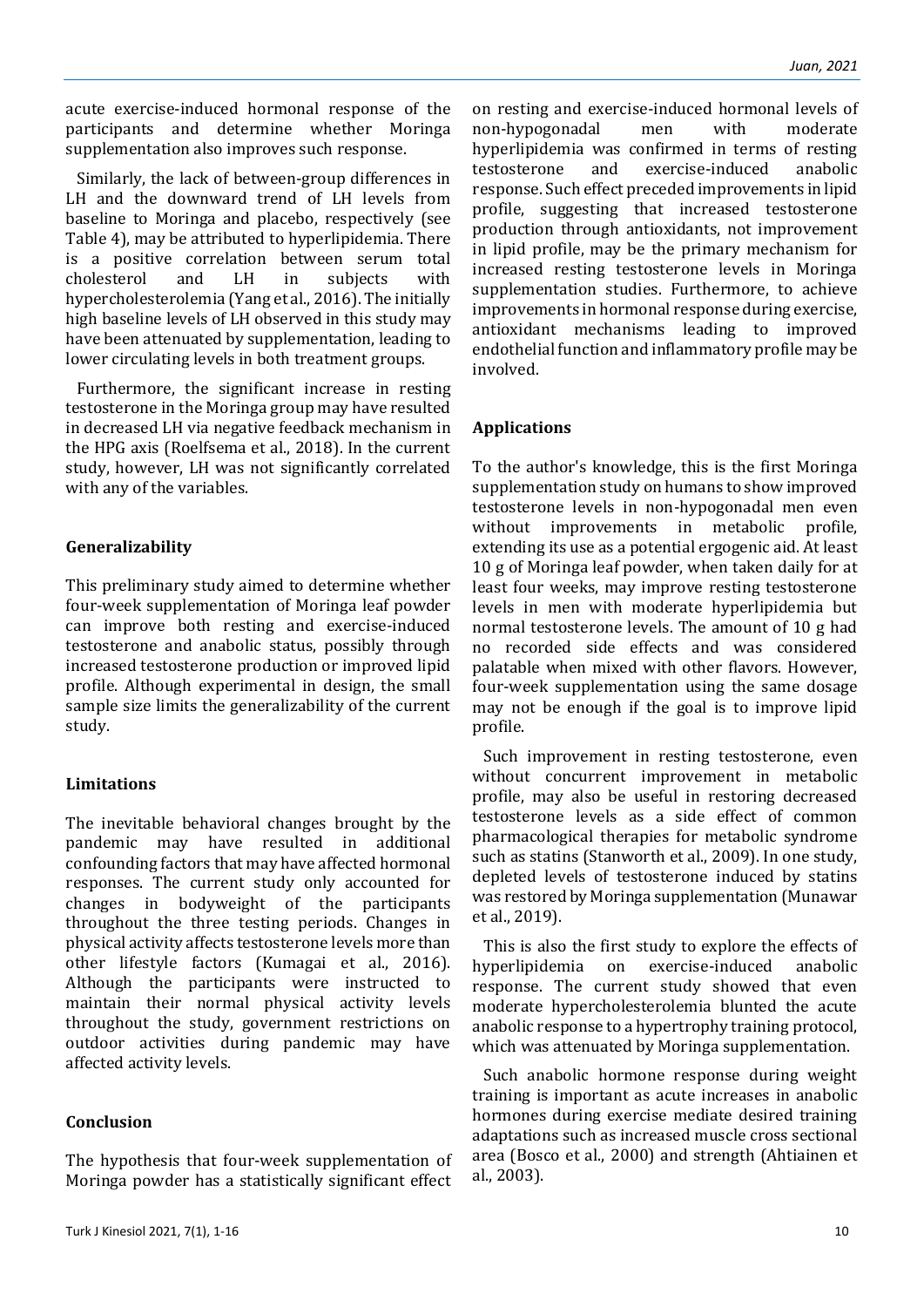#### **Recommendations**

Future studies should measure antioxidants and inflammatory markers together with testosterone levels to further elucidate mechanisms. Measurements should be done in both short-term (less than 4 w) and long-term (more than 4 w) supplementation periods to track possible changes in the said biomarkers and determine the minimum supplementation period required for desired effects. Different populations (non-hyperlipidemic, nonhypogonadal) of men should be tested to confirm if the testosterone-enhancing effects of Moringa also apply to healthy samples.

#### **Acknowledgment**

The author would like to thank the participants who volunteered despite the pandemic.

#### **Conflict of Interest**

This study was self-funded for the author's master's thesis. She declares no conflict of interest.

# **References**

- Abdelhalim, M. & Abdelhalim, K. (2010). The potential influence of high cholesterol diet-induced oxidative stress on composition and properties of red blood cells in rabbits. *Afr J Microbiol Res, 4,* 836-843.
- Ahtiainen, J.P., Pakarinen, A., Alen, M., Kraemer, & W.J., Häkkinen, K. (2003). Muscle hypertrophy, hormonal adaptations and strength development during strength training in strength-trained and untrained men. *Eur J Appl Physiol, 89*(6), 555-63.
- Alegbeleye, O.O. (2018). How functional is moringa oleifera? A review of its nutritive, medicinal, and socioeconomic potential. *Food Nutr Bull, 39*(1), 149– 170.
- Allen, N.E., Appleby, P.N., Davey, G.K., Key, T.J. (2000). Hormones and diet: Low insulin-like growth factor-I but normal bioavailable androgens in vegan men. *Br J Cancer, 83*(1), 95–97.
- Anthanont, P., Lumlerdkij, N., Akarasereenont, P., Vannasaeng, S., Sriwijitkamol, A. (2016). Moringa Oleifera Leaf Increases Insulin Secretion after Single Dose Administration: A Preliminary Study in Healthy Subjects. *J Med Assoc Thai,* 99(3), 308-313.
- Antinozzi, C., Marampon, F., Corinaldesi, C., Vicini, E., Sgrò, P., Vannelli, G.B., Lenzi, A., Crescioli, C., & Di Luigi, L. (2017). Testosterone insulin-like effects: an in vitro study on the short-term metabolic effects of

testosterone in human skeletal muscle cells. *J Endocrinol Invest*, *40*(10), 1133–1143.

- Armstrong, L.E., Casa, D.J., Millard-Stafford, M.L., Morán, D.S., Pyne, S.W., & Roberts,W.O. (2007). American College of Sports Medicine Position Stand: Exertional heat illness during training and competition. *Med Sci Sports Exerc, 39* (3), 556-72.
- Aybek, H., Aybek, Z., Rota, S., Şen, N., & Akbulut, M. (2008). The effects of diabetes mellitus, age, and vitamin E on testicular oxidative stress. *Fertility & Sterility*, *90*(3), 755–760.
- Barichella, M., Pezzoli, G., Faierman, S.A., Raspini, B., Rimoldi, M., Cassani, E., Bertoli, S., Battezzati, A., Leone, A., Iorio, L., Ferri, V., Pinelli, G., Pusani, C., Bolliri, C., Cilia, R., Caronni, S., De Marco, P., & Cereda E. (219). Nutritional characterisation of Zambian Moringa oleifera: acceptability and safety of short-term daily supplementation in a group of malnourished girls. *Int J Food Sci Nutr*, 70(1), 107-115.
- Bedwal, R.S., & Bahuguna, A. (1994). Zinc, copper and selenium in reproduction. *Experientia, 50*(7), 626-640.
- Belcher, J.D., Balla, J., Balla, G., Jacobs, D.R. Jr, Gross, M., Jacob, H.S., & Vercellotti, G.M. (1993). Vitamin E, LDL, and endothelium. Brief oral vitamin supplementation prevents oxidized LDL-mediated vascular injury in vitro. *Arterioscler Thromb,* 13(12), 1779-1789.
- Bethin, K.E., Vogt, S.K., Muglia, L.J. (2000) Interleukin-6 is an essential, corticotropin-releasing hormoneindependent stimulator of the adrenal axis during immune system activation. *Proc Natl Acad Sci USA 97*(16), 9317-22.
- Bianchi, V.E. (2018). The anti-inflammatory effects of testosterone. *Journal of the Endocrine Society, 3*(1), 91– 107.
- Biswajit, R. (2013). Zinc and male reproduction in domestic animals: A review. *Indian Journal of Animal Nutrition, 30*(4), 339-350.
- Bosco, C., Colli, R., Bonomi, R., von Duvillard, S.P., Viru, A. (2000). Monitoring strength training: neuromuscular and hormonal profile. *Med Sci Sports Exerc, 32*(1), 202- 8.
- Brownlee, K. K., Moore, A. W., & Hackney, A. C. (2005). Relationship between circulating cortisol and testosterone: influence of physical exercise. *J Sports Sci Med*, *4*(1),76–83.
- Chen, S., Jiang, H., Wu, X., & Fang, Jet. (2016). Therapeutic Effects of Quercetin on Inflammation, Obesity, and Type 2 Diabetes. *Mediators Inflamm, 2016,* 9340637.
- Coffey, V.G., Zhong, Z., Shield, A., Canny, B.J., Chibalin, A.V., Zierath, J.R., & Hawley, J.A. (2006) Early signaling responses to divergent exercise stimuli in skeletal muscle from well-trained humans. *The FASEB Journal, 20,* 190–192.
- Crewther, B., Cronin, J., Keogh, J., & Cook, C. (2008). The salivary testosterone and cortisol response to three loading schemes. *J Strength Cond Res, 22*(1), 250–255.
- Crewther, B., Keogh, J., Cronin, J., & Cook, C. (2006).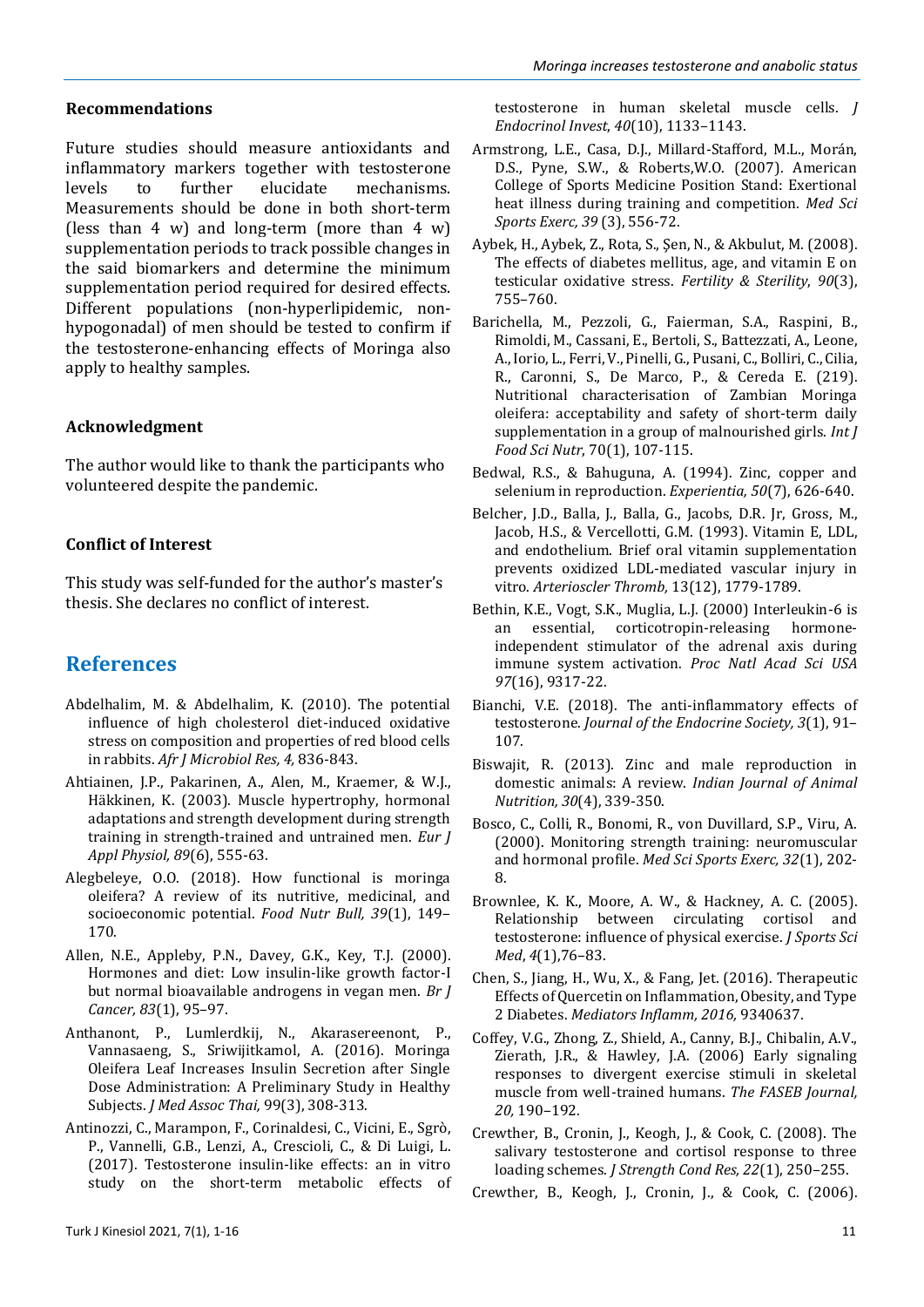Possible stimuli for strength and power adaptation: acute hormonal responses. *Sports Med, 36*(3), 215-238.

- Crewther, B.T., Carruthers, J., Kilduff, L.P., Sanctuary, C.E., & Cook, C.J. (2016). Temporal associations between individual changes in hormones, training motivation and physical performance in elite and non-elite trained men. *Biology of Sport, 33*(3), 215–221.
- Csonka, C., Sárközy, M., Pipicz, M., Dux, L., & Csont. T. (2016). Modulation of hypercholesterolemia-induced oxidative/nitrative stress in the heart. *Oxidative Medicine and Cellular Longevity*, *2016*.
- Culty, M., Luo, L., Yao, Z.X., Chen, H., Papadopoulos, V., & Zirkin, B.R. (2002). Cholesterol transport, peripheral benzodiazepine receptor, and steroidogenesis in aging Leydig cells. *J Androl, 23*(3), 439-447.
- Dachana, K., Rajiv, J., Indrani, D. & Prakash, J. (2010). Effect of dried moringa (moringa oleifera lam) leaves on rheological, microstructural, nutritional, textural and organoleptic characteristics of cookies. *J Food Qual, 33,*  660-677.
- Das, N., Ganguli, D., & Dey, S. (2015). Moringa oleifera Lam. seed extract prevents fat diet induced oxidative stress in mice and protects liver cell-nuclei from hydroxyl radical mediated damage. *Indian J Exp Biol, 53*(12):794- 802.
- Diemer, T., Allen, J.A., Hales, K.H., & Hales, D.B. (2003). Reactive oxygen disrupts mitochondria in MA-10 tumor Leydig cells and inhibits steroidogenic acute regulatory (StAR) protein and steroidogenesis. *Endocrinology,144*(7), 2882-2891.
- Eacker, S.M., Agrawal, N., Qian K., Dichek, H.L., Gong, E.Y., Lee, K., Braun, R.E. (2008). Hormonal regulation of testicular steroid and cholesterol homeostasis. *Molecular Endocrinology*, *22*(3), 623–635.
- Eid, H.M., Martineau, L.C., Saleem, A., Muhammad, A., Vallerand, D., Benhaddou-Andaloussi, A., Nistor, L., Afshar, A., Arnason, J.T., & Haddad, P.S. (2010). Stimulation of AMP-activated protein kinase and enhancement of basal glucose uptake in muscle cells by quercetin and quercetin glycosides, active principles of the antidiabetic medicinal plant Vaccinium vitis-idaea. *Mol Nutr Food Res,* 54(7), 991-1003.
- Eid, H.M., Nachar, A., Thong, F., Sweeney, G., & Haddad, P.S. (2015). The molecular basis of the antidiabetic action of quercetin in cultured skeletal muscle cells and hepatocytes. *Pharmacogn Mag, 11*(41), 74-81.
- Emanuel, A. S., McCully, S. N., Gallagher, K. M., & Updegraff, J. A. (2012). Theory of planned behavior explains gender difference in fruit and vegetable consumption. *Appetite*, *59*(3), 693–697.
- Fallah, A., Mohammad-Hasani, A., Colagar, A. H. (2018). Zinc is an essential element for male fertility: A review of zn roles in men's health, germination, sperm quality, and fertilization. *J Reprod Infertil, 19*(2), 69–81.
- Farrelly, D., Owens, R., Elliott, H., Walden, H., & Wetherell, M. (2015). The effects of being in a "new relationship" on levels of testosterone in men. *Evol Psychol, 13*(1),

250-261.

- Febbraio, M.A., Hiscock, N., Sacchetti, M., Fischer, C.P., & Pedersen, B.K. (2004) Interleukin-6 is a novel factor mediating glucose homeostasis during skeletal muscle contraction. *Diabetes 53*(7), 1643-8.
- Feldman, H.A., Longcope, C., Derby, C.A., Johannes, C.B., Araujo, A.B., Coviello, A.D., Bremner, W.J., & McKinlay, J.B. (2002). Age trends in the level of serum testosterone and other hormones in middle-aged men: longitudinal results from the Massachusetts male aging study. *J Clin Endocrinol Metab, 87*(2), 589-598[.](https://doi.org/10.1210/jcem.87.2.8201)
- Fuhrman, B. & Aviram, M. (2001). Flavonoids protect LDL from oxidation and attenuate atherosclerosis. *Curr Opin Lipidol, 12*(1), 41-48.
- Ganatra, T. H., Umang, H. J., Payal, N. B., Tusharbindu, R. D., & Pravin, R. T. (2012). A panoramic view on pharmacognostic, pharmacological, nutritional, therapeutic and prophylactic values of Moringa oleifera*. International Research Journal of Pharmacy, 3*(6), 1–7.
- Gar, C., Rottenkolber, M., Haenelt, M., Potzel, A.L., Kern-Matschilles, S., Then, C., Seissler, J., Bidlingmaier, M., & Lechner, A. (2020). Altered metabolic and hormonal responses to moderate exercise in overweight/obesity. *Metabolism, 107.*
- Gargaglioni, L. H., & Marques, D. A. (2020). Let's talk about sex in the context of COVID-19. *J Appl Physiol, 128*(6), 1533–1538.
- Geisler, S., Aussieker, T., Paldauf, S., Scholz, S., Kurz, M., Jungs, S., Rissmeyer, M., Achtzehn, S., & Zinner C. (2019). Salivary testosterone and cortisol concentrations after two different resistance training exercises. *J Sports Med Phys Fitness,* 59(6), 1030-1035.
- Giagulli, V.A., Guastamacchia, E., Magrone, T., Jirillo, E., Lisco, G., De Pergola, G., & Triggiani V. (2021). Worse progression of COVID-19 in men: Is testosterone a key factor? *Andrology*, *9*(1), 53-64.
- Gleicher, S., Daugherty, M., Ferry, E., & Byler, T. (2020). Looking beyond hypogonadism: Association between low testosterone and metabolic syndrome in men 20– 59 years. *Int Urol Nephrol, 52*(12), 2237–2244.
- Glover‐Amengor, M., Aryeetey, R., Afari, E. and Nyarko, A. (2017), Micronutrient composition and acceptability of Moringa oleifera leaf‐fortified dishes by children in Ada‐East district, Ghana. *Food Sci Nutr, 5,* 317-323.
- Gopalakrishnan, L. et al. (2016). Moringa oleifera: A review on nutritive importance and its medicinal application. *Food Sci Hum Well, 5*(2), 49-56.
- Goswami, S. K., Inamdar, M. N., Dethe, S. M., Gururaj, G. M., Jamwal, R., Bhaskar, A., Mundkinajeddu, D., and Agarwal, A. (2016) Erectogenic and Aphrodisiac Property of *Moringa oleifera*: Involvement of soluble epoxide hydrolase enzyme. *Phytother Res*, 30, 1119– 1127.
- Gupta, R., Mathur, M., Bajaj, V.K., Katariya, P., Yadav, S., Kamal, R., & Gupta, R.S. (2012). Evaluation of antidiabetic and antioxidant activity of Moringa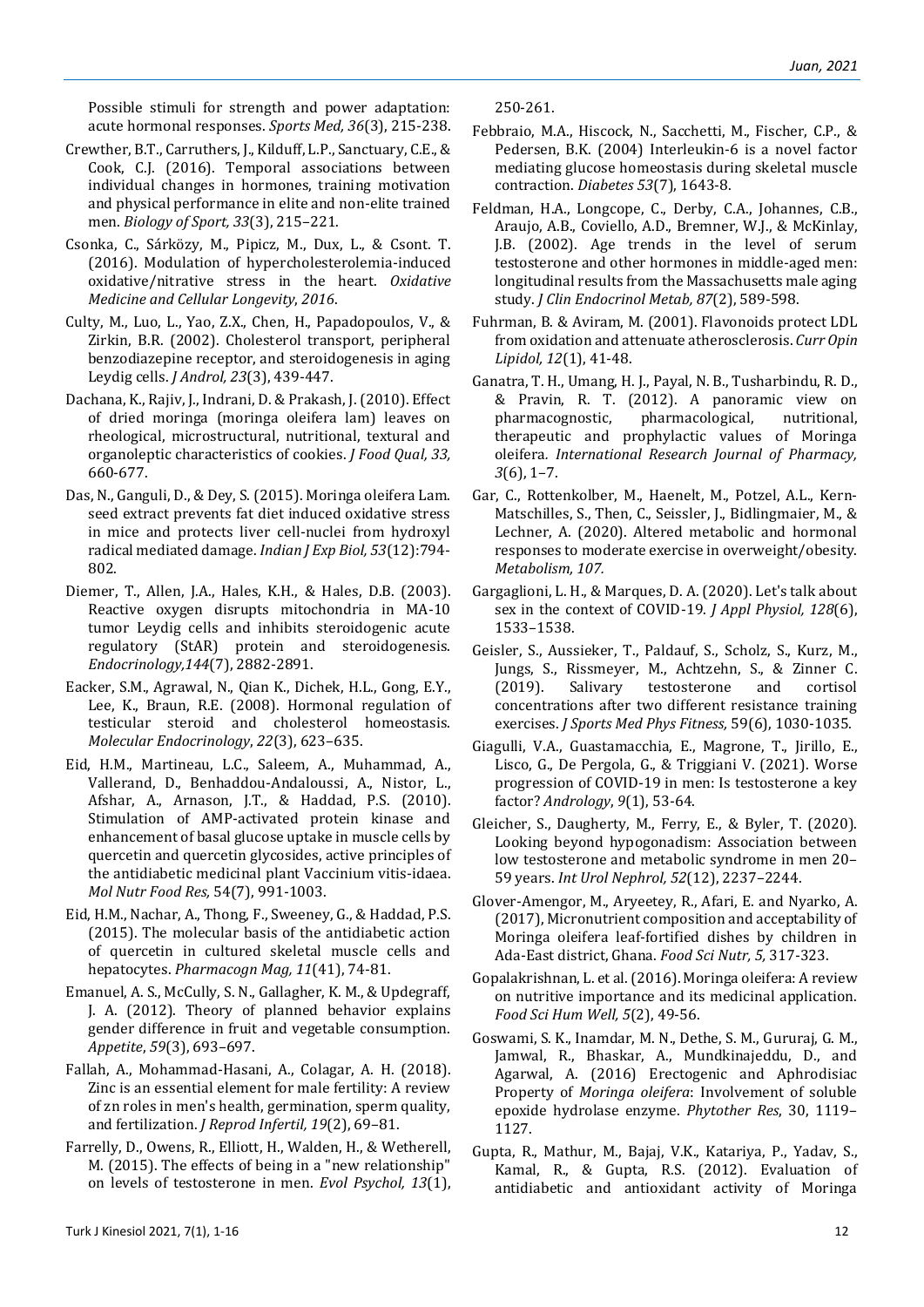oleifera in experimental diabetes. *J Diabetes, 4*(2), 164- 171.

- Hackney, A. C., & Walz, E. A. (2013). Hormonal adaptation and the stress of exercise training: the role of glucocorticoids. *Trends Sport Sci*, *20*(4), 165–171.
- Han, B., Yu, Y. Q., Yang, Q. L., Shen, C. Y., & Wang, X. J. (2017). Kaempferol induces autophagic cell death of hepatocellular carcinoma cells via activating AMPK signaling. *Oncotarget*, *8*(49), 86227–86239.
- Harman, M., Metter, J., Tobin, J., Pearson, J., Blackman, M. (2001). Longitudinal effects of aging on serum total and free testosterone levels in healthy men. *The J Clin Endocrinol Metab, 86*(2), 724–731.
- Hoffmann, C. & Weigert, C. (2017). Skeletal Muscle as an Endocrine Organ: The Role of Myokines in Exercise Adaptations. *Cold Spring Harb Perspect Med, 7*(11), a029793.
- Hollman, P.C., van Trijp, J.M., Mengelers, M.J., de Vries, J.H., & Katan, M.B. (1997). Bioavailability of the dietary antioxidant flavonol quercetin in man. *Cancer Lett,*  114(1-2), 139-140.
- Idohou-Dossou, N., Diouf, A. Gueye, A.L., Guiro, A.T., & Wade, S. (2011). Impact of daily consumption of Moringa (Moringa oleifera) dry leaf powder on iron status of Senegalese lactating women. *African Journal of Food, Agriculture, Nutrition and Development, 11(4),*  4985-4999.
- Ieronymaki, E., Ieronymaki, E., Daskalaki, M.G., Lyroni, K., & Tsatsanis, C. (2019). Insulin signaling and insulin resistance facilitate trained immunity in macrophages through metabolic and epigenetic changes. *Frontiers in Immunology*, *10*, 1330.
- Jalali, G.R., Roozbeh, J., Mohammadzadeh, A., Sharifian, M., Sagheb, M.M., Hamidian Jahromi, A., Shabani, S., Ghaffarpasand, F., & Afshariani, R. (2010). Impact of oral zinc therapy on the level of sex hormones in male patients on hemodialysis. *Ren Fail, 32*(4), 417-419.
- Juan, C.A. (2019). Acute weight training-induced testosterone responses of trained males across age groups and diets: A pilot study. *J Eurasia Sports Sci Med, 1*(2), 79-93.
- Karthikesan, K., Pari, L., & Menon, V.P. (2010). Antihyperlipidemic effect of chlorogenic acid and tetrahydrocurcumin in rats subjected to diabetogenic agents. *Chem Biol Interact, 188*(3), 643-50.
- Kelly, D. M., Akhtar, S., Sellers, D. J., Muraleedharan, V., Channer, K. S., & Jones, T. H. (2016). Testosterone differentially regulates targets of lipid and glucose metabolism in liver, muscle and adipose tissues of the testicular feminised mouse. *Endocrine*, *54*(2), 504–515.
- Kelly, D.M., & Jones, T.H. (2013). Testosterone: A metabolic hormone in health and disease. *J Endocrinol, 217*(3), R25-45.
- Kraemer, W.J., Häkkinen, K., Newton, R.U., McCormick, M., Nindl, B.C., Volek, J.S., Gotshalk, L.A., Fleck, S.J., Campbell, W.W., Gordon, S.E., Farrell, P.A., & Evans, W.J. (1998). Acute hormonal responses to heavy resistance

exercise in younger and older men. *Eur J Appl Phvsiol,*  77, 206-211.

- Kraemer, W.J., Ratamess, N. A., Hymer, W.C., Nindl, B.C., & Fragala, M.S. (2020). Growth hormone(s), testosterone, insulin-like growth factors, and cortisol: Roles and integration for cellular development and growth with exercise. *Frontiers in Endocrinology*, *11*, 33.
- Kumagai, H., Zempo-Miyaki, A., Yoshikawa, T., Tsujimoto, T., Tanaka, K., & Maeda, S. (2016). Increased physical activity has a greater effect than reduced energy intake on lifestyle modification-induced increases in testosterone. J Clin Biochem Nutr, 58(1), 84–89.
- Kumar, N., Verma, R.P., Singh, L.P., Varshney, V.P., & Dass R.S. (2006). Effect of different levels and sources of zinc supplementation on quantitative and qualitative semen attributes and serum testosterone level in crossbred cattle (Bos indicus × Bos taurus) bulls. *Reprod Nutr Dev, 46,* 663–675.
- Kumari, D.J. (2010). Hypoglycaemic effect of Moringa oleifera and Azadirachta indica in type 2 diabetes mellitus. *Bioscan 5,* 211–214.
- Lako, J., Trenerry, V.C., Wahlqvist, M., Wattanapenpaiboon, N., Sotheeswaran, S., & Premier, R.. (2007). Phytochemical flavonols, carotenoids and the antioxidant properties of a wide selection of Fijian fruit, vegetables and other readily available foods. *Food Chem, 101*(4)*,* 1727–1741.
- Leone, A., Spada, A., Battezzati, A., Schiraldi, A., Aristil, J., & Bertoli, S. (2015). Cultivation, Genetic Ethnopharmacology, Phytochemistry, and Pharmacology of Moringa oleifera Leaves: An Overview. *Int J Mol Sci, 16*(6), 12791-835.
- Leproult, R., & Van Cauter, E. (2011). Effect of 1 week of sleep restriction on testosterone levels in young healthy men. *JAMA, 305*(21), 2173–2174.
- Loke, W.M. et al. (2008). Quercetin and its in vivo metabolites inhibit neutrophil-mediated low-density lipoprotein oxidation. *J Agric Food Chem,* 56(10), 3609- 3615.
- Lopes, J., Araujo, S.S., Estevam, C.S., Lima, C.A., Carvalho, C.R.O., Lima, F.B., Marcal, A.C. (2017). Molecular Mechanisms of Muscle Glucose Uptake in Response to Resistance Exercise: A Review. *JEPonline, 20*(4), 200- 211.
- Lunenfeld, B., Arver, S., Moncada, I., Rees, D. A., & Schulte, H. M. (2012). How to help the aging male? Current approaches to hypogonadism in primary care. *Aging Male, 15*(4), 187–197.
- Majumdar, P., & Srividhya Jr., S. (2010). Monitoring training load in Indian male swimmers. *Int J Exerc Sci, 3*(3), 102–107.
- Martínez-Martos, J.M., Arrazola, M., Mayas, M.D., Carrera-González, M.P., García, M.J., Ramírez-Expósito, M.J. (2011). Diet-induced hypercholesterolemia impaired testicular steroidogenesis in mice through the reninangiotensin system. *Gen Comp Endocrinol 173*(1), 15-9.
- Maso, F., Lac, G., Filaire, E., Michaux, O., Robert, A. (2004).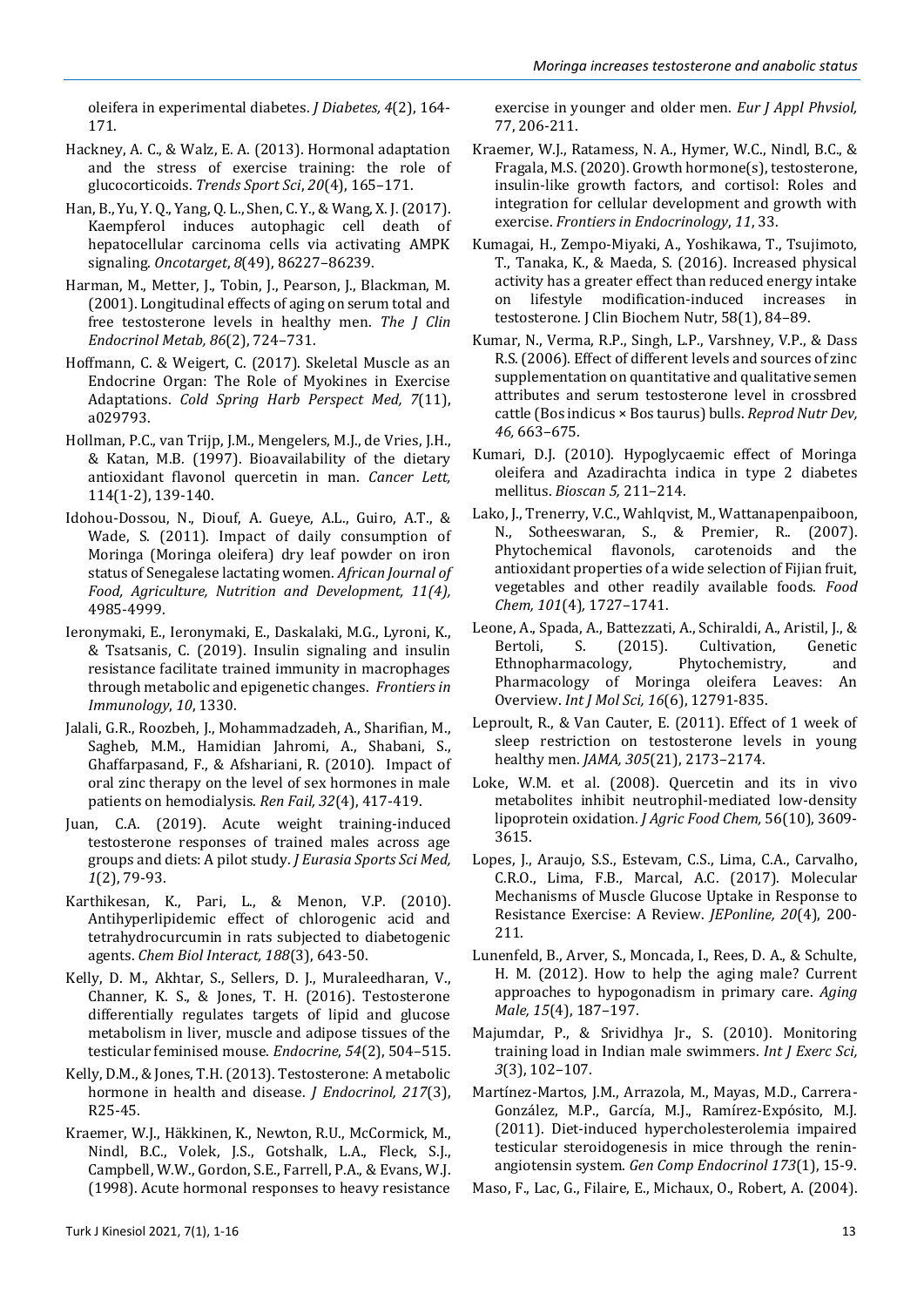Salivary testosterone and cortisol in rugby players: correlation with psychological overtraining items. *Br J Sports Med, 38*(3), 260-3.

- Mbikay, M. (2012). Therapeutic potential of moringa oleifera leaves in chronic hyperglycemia and dyslipidemia: A review. *Frontiers in Pharmacology, 3,* 24.
- McMurray, R.G. & Hackney, A.C. (2005). Interactions of metabolic hormones, adipose tissue and exercise. *Sports Med, 35,* 393–412.
- Miller, W.L., & Bose, H.S. (2011). Early steps in steroidogenesis: intracellular cholesterol trafficking. *J Lipid Res*, *52*(12), 2111–2135.
- Mohamed, M.A. (2019). Molecular effects of Moringa leaf extract on insulin resistance and reproductive function in hyperinsulinemic male rats. *Journal of Diabetes and Metabolic Disorders, 18,* 487-494.
- Mohamed, M.S., Moulin, T.C. & Schiöth, H.B. (2020). Sex differences in COVID-19: The role of androgens in disease severity and progression. *Endocrine,* 71(1), 3-8.
- Mulligan, T., Frick, M.F., Zuraw, Q.C., Stemhagen, A., & McWhirter, C. (2006). Prevalence of hypogonadism in males aged at least 45 years: the HIM study. *Int J Clin Pract, 60*(7), 762-769.
- Munawar, M. et al. (2019). Depleted levels of testosterone instigated by statins in patients with hyperlipidemia can be avoided if substituted by moringa leaves. *International Journal of Biology, Pharmacy, and Allied Sciences, 8*(10), 1908-1915.
- Muraleedharan, V., & Jones, T.H. (2010). Testosterone and the metabolic syndrome. *Ther Adv Endocrinol Metab*, *1*(5), 207–223.
- Nagata, C., Takatsuka, N., Shimizu, H., Hayashi, H., Akamatsu, T., & Murase, K. (2001). Effect of soymilk consumption on serum estrogen and androgen concentrations in Japanese men. *Cancer Epidemiol Biomarkers Prev, 10*(3), 179-184.
- Nambiar, V.S., Guin, P., Parnami, S. & Daniel, M. (2010). Impact of antioxidants from drumstick leaves on the lipid profile of hyperlipidemics. *Journal of Herbal Medicine and Toxicology 4,*165–172.
- Ndong, M., Uehara, M., Katsumata, S., & Suzuki, K. (2007). Effects of oral administration of *Moringa oleifera* on glucose tolerance in Goto-Kakizaki and Wistar rats. *J Clin Biochem Nutr,* 40, 229–233.
- Ogunsola, O.A., Owolabi, J.O., Fabiyi, O.S., Nwobi, N.L., Faluyi, B., & Akinbola, A.S. (2017). Moringa plant parts consumption had effects on reproductive functions in male and female rat models. *Journal of Dental and Medical Sciences, 16,* 82-86.
- Olayaki, L.A., Irekpita, J.E., Yakubu, M.T., Ojo, O.O. (2015). Methanolic extract of Moringa oleifera leaves improves glucose tolerance, glycogen synthesis and lipid metabolism in alloxan-induced diabetic rats. *J Basic Clin Physiol Pharmacol,* 26(6), 585-593.
- Omi, N., Shiba, H., Nishimura, E., Tsukamoto, S., Maruki-Uchida, H., Oda, M., & Morita, M. (2019) Effects of

enzymatically modified isoquercitrin in supplementary protein powder on athlete body composition: a randomized, placebo-controlled, double-blind trial. *J Int Soc Sports Nutr 16*(1)*,* 39.

- Ong, K.W., Hsu, A., Tan, B.K. (2013). Anti-diabetic and antilipidemic effects of chlorogenic acid are mediated by AMPK activation. *Biochem Pharmacol, 85*(9), 1341- 1351.
- Paula, P.C., Oliveira, J.T., Sousa, D.O., Alves, B.G.T., Carvalho, A.F.U., Franco, O.L., & Vasconcelos, I.M. (2017). Insulinlike plant proteins as potential innovative drugs to treat diabetes. The Moringa oleifera case study. *N Biotechnol, 39,* 99–109.
- Pitteloud, N. (2005). Relationship between testosterone levels, insulin sensitivity, and mitochondrial function in men. *Diabetes Care, 28*(7), 1636-1642.
- Pivonello R., Menafra D, Riccio, E., Garifalos, F., Mazzella, M., de Angelis, C., & Colao, A. (2019). metabolic disorders and male hypogonadotropic hypogonadism. *Front Endocrinol, 10,* 345.
- Pozzilli, P. & Lenzi, A. (2020). Testosterone, a key hormone in the context of COVID-19 pandemic. *Metabolism, 108,*  154252.
- Prabsattroo, T., Wattanathorn, J., Iamsaard, S., Somsapt, P., Sritragool, O., Thukhummee, W., & Muchimapura, S. (2015). Moringa oleifera extract enhances sexual performance in stressed rats. *Journal of Zhejiang University. Science. B*, *16*(3), 179–190.
- Proschinger, S. & Freese, J. (2019). Neuroimmunological and neuroenergetic aspects in exercise-induced fatigue. *Exerc Immunol Rev 25,* 8-19.
- Randle, P.J., Garland, P.B., Hales, C.N. & Newsholme, E.A. (1963). The glucose fatty-acid cycle: Its role in insulin sensitivity and the metabolic disturbances of diabetes mellitus. *Lancet, 1,* 785–789.
- Rao, P.M., Kelly, D.M., Jones, T.H. (2013). Testosterone and insulin resistance in the metabolic syndrome and T2DM in men. *Nat Rev Endocrinol, 9*(8), 479-493.
- Rasmussen, J. J., Selmer, C., Østergren, P. B., Pedersen, K. B., Schou, M., Gustafsson, F., Faber, J., Juul, A., & Kistorp, C. (2016). Former abusers of anabolic androgenic steroids exhibit decreased testosterone levels and hypogonadal symptoms years after cessation: a casecontrol study. *PloS One, 11*(8), e0161208.
- Ratamess, N.A., Kraemer, W.J., Volek, J.S., Maresh, C.M., Vanheest, J.L., Sharman, M.J., Rubin, M.R., French, D.N., Vescovi, J.D., Silvestre, R., Hatfield, D.L., Fleck, S.J., Deschenes, M.R. (2005). Effects of heavy resistance exercise volume on post-exercise androgen receptor. *J Steroid Biochem Molec, 93,* 35-42.
- Riggio, O., Ariosto, F., Merli, M., Caschera, M., Zullo, A., Balducci, G., Ziparo, V., Pedretti, G., Fiaccadori, F., Bottari, E., et al. (1991). Short-term oral zinc supplementation does not improve chronic hepatic encephalopathy. Results of a double-blind crossover trial. *Dig Dis Sci, 36*(9), 1204-1208.

Roelfsema, F., Yang, R.J., Liu, P.Y., Takahashi, P.Y., &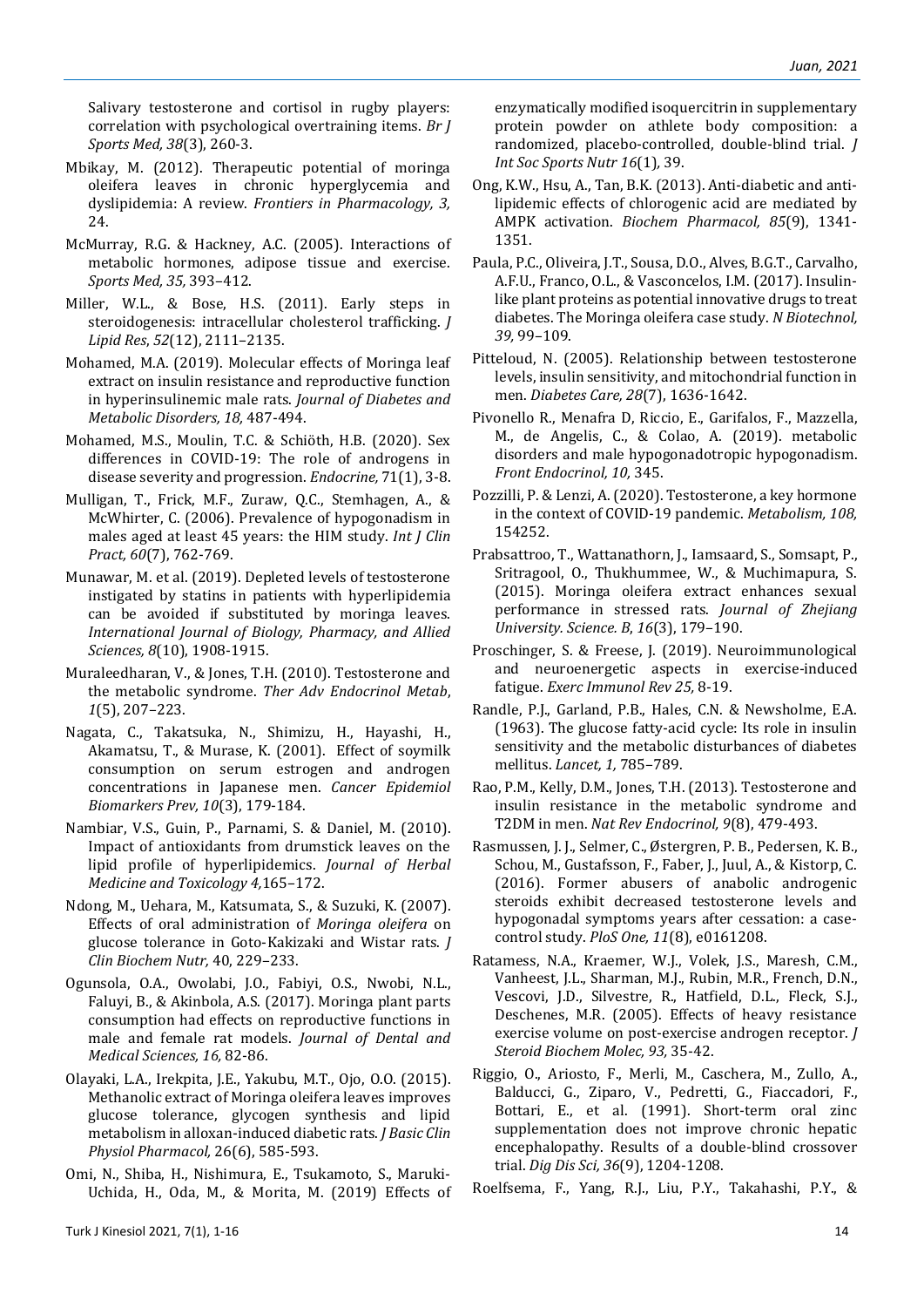Veldhuis, J.D. (2018). Feedback on LH in Testosterone-Clamped Men Depends on the Mode of Testosterone Administration and Body Composition. *Journal of the Endocrine Society, 3*(1), 235–249.

- Sarkola, T., Eriksson, C.J. (2003). Testosterone increases in men after a low dose of alcohol. *Alcohol Clin Exp Res, 27*(4), 682-5.
- Sattler, F., He, J., Chukwuneke, J., Kim, H., Stewart, Y., Colletti, P., Yarasheski, K.E., & Buchanan, T.A. (2014). Testosterone supplementation improves carbohydrate and lipid metabolism in some older men with abdominal obesity. J *Gerontol Geriatr Res*, *3*(3), 1000159.
- Saxe, G. A., Major, J. M., Westerberg, L., Khandrika, S., & Downs, T. M. (2008). Biological mediators of effect of diet and stress reduction on prostate cancer. *Integrative Cancer Therapies*, *7*(3), 130–138.
- Sellami M, Dhahbi W, Hayes LD, Kuvacic G, Milic M, Padulo J. (2018). The effect of acute and chronic exercise on steroid hormone fluctuations in young and middleaged men. *Steroids, 132,* 18-24.
- Steensberg, A., Fischer, C.P., Keller, C., Møller, K., Pedersen, B.K. (2003) IL-6 enhances plasma IL-1ra, IL-10, and cortisol in humans. *Am J Physiol Endocrinol Metab 285*(2), E433-7.
- Stohs, S. J., & Hartman, M. J. (2015). Review of the Safety and Efficacy of Moringa oleifera. *Phytotherapy Research, 29*(6), 796–804.
- Suarni, N.M., Oka, I.G.L., Mahardika, I.G., Suyadnya, I.P. (2019). Testosterone level and mating capability of male rabbit fed commercial feed substituted with moringa oleifera leaf meal. *IOP Conference Series, 347*(1).
- Syarifuddin, N.A., Toleng, A.L., Rahardja, D.P., Ismartoyo, I., & Yusuf, M. (2017). Improving libido and sperm quality of Bali bulls by supplementation of moringa oleifera leaves. *Media Peternakan, 40*(2), 88-93.
- Tanaka, M., Nakaya, S., Kumai, T., Watanabe, M., Matsumoto, N., Kobayashi, S. (2001). Impaired testicular function in rats with diet-induced hypercholesterolemia and/or streptozotocin-induced diabetes mellitus. *Endocr Res 27*(1-2), 109-17.
- Tang, Y., Choi, E.J., Han, W.C., Oh, M., Kim, J., Hwang, J.Y., Park, P.J., Moon, S.H., Kim, Y.S., & Kim, E.K. (2017). moringa oleifera from cambodia ameliorates oxidative stress, hyperglycemia, and kidney dysfunction in type 2 diabetic mice. *J Med Food,* 20(5), 502-510.
- Thirumalai, A., Rubinow, K.B., & Page, S.T. (2015). An update on testosterone, HDL and cardiovascular risk in men. *Clinical Lipidology*, *10*(3), 251–258.
- Tshingani, K., Donnen, P., Mukumbi, H., Duez, P., & Dramaix-Wilmet, M. (2017). Impact of Moringa oleifera lam. Leaf powder supplementation versus nutritional counseling on the body mass index and immune response of HIV patients on antiretroviral therapy: a single-blind randomized control trial. *BMC Complement Altern Med*, 22, 17(1), 420.
- Vaamonde, D., Da Silva-Grigoletto, M.E., García-Manso, J.M., Barrera, N., & Vaamonde-Lemos, R. (2012). Physically active men show better semen parameters and hormone values than sedentary men. *Eur J Appl Physiol, 112*(9), 3267-73.
- Van Anders, S.M. & Watson, N.V. (2006). Relationship status and testosterone in North American heterosexual and non-heterosexual men and women: Cross-sectional and longitudinal data. *Psychoneuroendocrinology, 31*(6), 715-723.
- Vargas, N.T. & Marino, F. (2014) A neuroinflammatory model for acute fatigue during exercise. *Sports Med, 44*(11), 1479-1487.
- Vargas-Sánchez, K., Garay-Jaramillo, E., & González-Reyes, R. E. (2019). Effects of *Moringa oleifera* on Glycaemia and Insulin Levels: A Review of Animal and Human Studies. *Nutrients*, *11*(12), 2907.
- Villaruel-López, A., López-de la Mora, D., Vasquez-Paulino, O., Puebla-Mora, A., Torres-vitela, M., Guerrero-Quiroz, L., Nuño, K. (2018). Effect of *Moringa oleifera* consumption on diabetic rats. *BMC Complement Altern Med, 18,* 127.
- Wambier, C.G. & Goren, A. (2020). Severe acute respiratory syndrome coronavirus 2 (SARS-CoV-2) infection is likely to be androgen mediated. *J Am Acad Dermatol*, *83*(1), 308–309.
- Wang, W., Yang, X., Liang, J., Liao, M., Zhang, H., Qin, X., Mo, L., Lv, W., & Mo, Z. (2013). Cigarette smoking has a positive and independent effect on testosterone levels. *Hormones (Athens), 12*(4), 567-77.
- Waterman, C., Rojas-Silva, P., Tumer, T.B., Kuhn, P., Richard, A.J., Wicks, S., Stephens, J.M., Wang, Z., Mynatt, R., Cefalu, W., & Raskin, I. (2015). Isothiocyanate-rich Moringa oleifera extract reduces weight gain, insulin resistance, and hepatic gluconeogenesis in mice. *Mol Nutr Food Res, 59*(6), 1013–1024.
- Wong, T., Harber, V. (2006). Lower excess postexercise oxygen consumption and altered growth hormone and cortisol responses to exercise in obese men. *J Clin Endocrinol Metab, 91*(2), 678-86.
- Xiao, J., Huang, W.H., Peng, J.B., Tan, Z.R., Ou-Yang, D.S., Hu, D.L., Zhang, W., & Chen, Y. (2014). Quercetin significantly inhibits the metabolism of caffeine, a substrate of cytochrome P450 1A2 unrelated to CYP1A2\*1C  (-2964G>A) and \*1F (734C>A) gene polymorphisms. *Biomed Res Int, 2014,* 405071.
- Xu, Y.B., Chen, G.L., Guo, M.Q. (2019). Antioxidant and antiinflammatory activities of the crude extracts of *moringa oleifera* from Kenya and their correlations with flavonoids. *Antioxidants (Basel), 8*(8), 296.
- Yang, J., Zhang, X., Liu, Z., Yuan, Z., Song, Y., Shao, S., Zhou, X., Yan, H., Guan, Q., Gao, L., Zhang, H., Zhao, J. (2016). High-cholesterol diet disrupts the levels of hormones derived from anterior pituitary basophilic cells. *J Neuroendocrinol, 28*(3), 12369.
- Yassa, H.D. & Tohamy, A.F. (2014). Extract of Moringa oleifera leaves ameliorates streptozotocin-induced